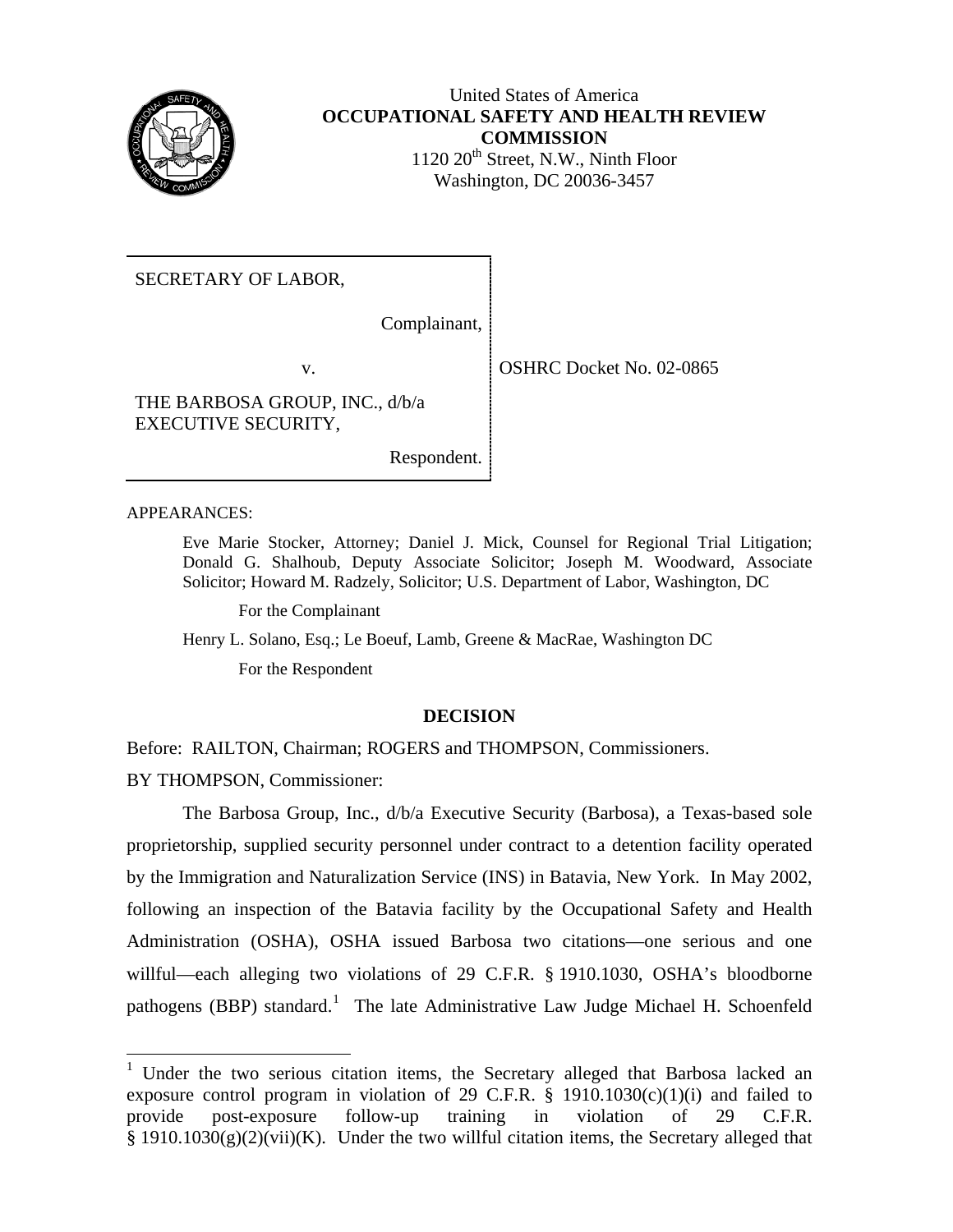affirmed all four violations as alleged and assessed OSHA's total proposed penalty of \$132,750.

On review, Barbosa does not dispute the existence of the violative conditions. Indeed, as the judge noted, Barbosa admits that "its contract employees at the Batavia facility were unlawfully denied adequate protection against blood borne pathogens." The issues we decide today include (1) whether Barbosa is the employer responsible for the cited conditions; and (2) whether two of the citation items—those alleging violations of the BBP standard's provisions on the hepatitis B virus (HBV) vaccine and post-exposure follow-up treatment—are not willful because Barbosa reasonably believed it had no duty and, in fact, was powerless to provide these required protections to its security personnel under its contract with the INS.

As indicated in this opinion, and in the separate opinions of Chairman Railton and Commissioner Rogers, we determine that Barbosa was responsible for the cited conditions as an employer of the contract security personnel it provided to the INS's Batavia facility and that it failed to effectively delegate its compliance responsibilities to the INS or any other entity. We, therefore, affirm the four citation items at issue. However, for the reasons stated herein, Chairman Railton and I agree to recharacterize one of the willful violations as serious, group the three affirmed serious violations for penalty purposes, and assess a total penalty of \$69,300.

#### **Background**

The INS contracted with Barbosa to provide approximately sixty-five security personnel who worked alongside an equal number of INS security personnel at its Batavia detention facility. It is undisputed that the INS had control over the Batavia facility as well as all security personnel physically on the premises, including those provided by Barbosa. The INS's control even extended to duty assignments, as well as to discipline and removal.

Barbosa hired all of the security personnel it provided to the INS's Batavia facility and paid their salaries and benefits. Barbosa's security personnel also received day-to-day instructions, assignments, work schedules, promotions and pay from two Barbosa managers located at the facility. However, regular on-site supervision was also provided by Barbosa "shift" supervisors who were hourly employees. Barbosa and the Service

Barbosa failed to make hepatitis B vaccination available to its employees in violation of 29 C.F.R. § 1910.1030(f)(2)(i), and failed to provide post-exposure evaluation and followup treatment in violation of 29 C.F.R. § 1910.1030(f)(3).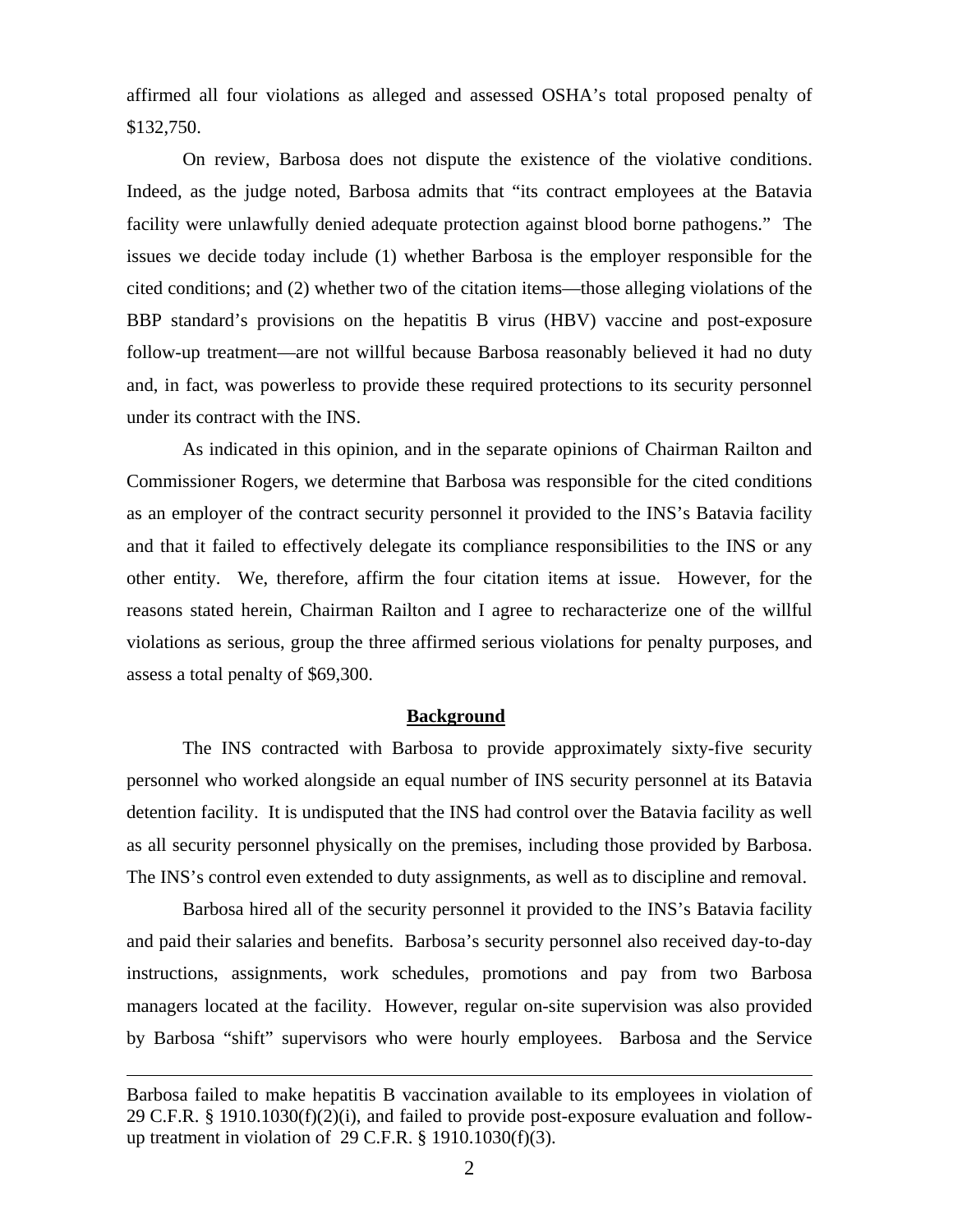Employees International Union were parties to a collective bargaining agreement covering nonmanagement personnel at the Batavia facility. Under the Barbosa/INS contract, the INS was required to provide site-specific job training, including BBP training, to Barbosa security personnel while Barbosa was required to provide separate training to its on-site supervisors. The U.S. Public Health Service conducted the BBP training for all hourly security personnel at the Batavia facility.

#### **Discussion**

## *I. Employer under the OSH Act*

The first question presented by this case is that of Barbosa's status as an employer of the security personnel it provided to the INS at its Batavia facility. In determining whether an employer-employee relationship exists under the Occupational Safety and Health Act of 1970, 29 U.S.C. §§ 651-678 (OSH Act), the Commission applies the common-law agency doctrine enunciated in *Nationwide Mut. Ins. Co. v. Darden*, 503 U.S. 318, 322-23 (1992) ("*Darden*").[2](#page-2-0) *See Froedtert Mem. Lutheran Hosp., Inc.*, 20 BNA OSHC 1500, 1506, 2002 CCH OSHD ¶ 32,703, p. 51, 733 (No. 97-1839, 2004) ("*Froedtert"*). In *Froedtert*, the Commission applied the *Darden* analysis to a case involving co-employment issues that is factually similar to this one. There, OSHA cited a hospital for violations of the BBP standard based on the exposure to workplace hazards of housekeepers supplied to the hospital by two temporary help agencies. Applying *Darden*, the Commission concluded that the hospital was properly cited under the OSH Act as an employer of the housekeepers because the hospital directed and controlled the means, methods, location, and timing of their work, and also provided sole on-site supervision and

<span id="page-2-0"></span> $2$  As stated by the Court:

In determining whether a hired party is an employee under the general common law of agency, we consider the hiring party's right to control the manner and means by which the product is accomplished. Among the other factors relevant to this inquiry are the skill required; the source of the instrumentalities and tools; the location of the work; the duration of the relationship between the parties; whether the hiring party has the right to assign additional projects to the hired party; the extent of the hired party's discretion over when and how long to work; the method of payment; the hired party's role in hiring and paying assistants; whether the work is part of the regular business of the hiring party; whether the hiring party is in business; the provision of employee benefits; and the tax treatment of the hired party.

<sup>503</sup> U.S. at 323-24 (citation omitted).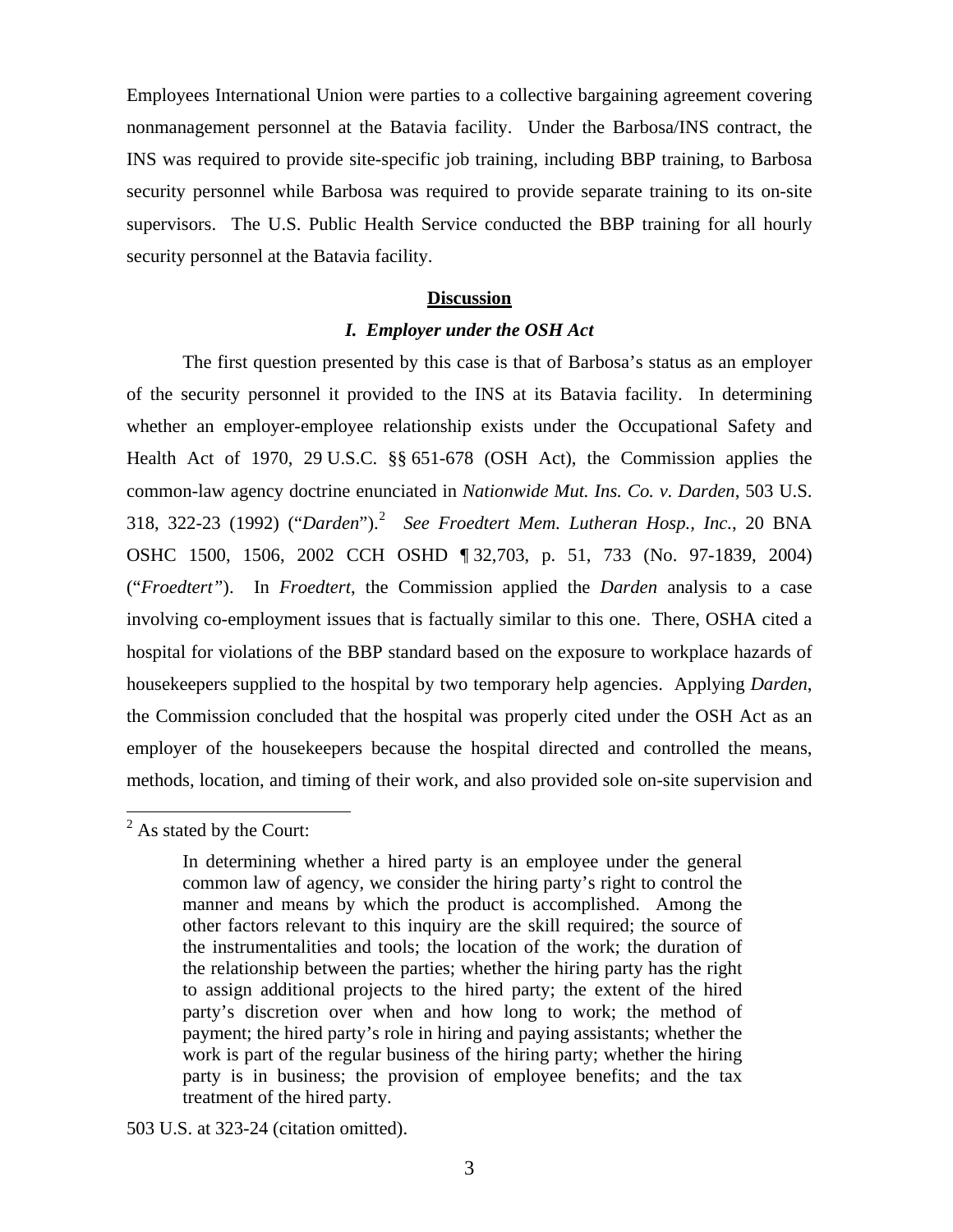on-the-job instruction. *Froedtert*, 20 BNA OSHC at 1505-07, 2002 CCH OSHD at pp. 51,732-35.

Barbosa maintains that the Commission's holding in *Froedtert* dictates that the INS is solely responsible for the cited conditions. This contention is rejected. Application of the *Darden* factors clearly establishes that Barbosa had an employment relationship with its security personnel and, therefore, OSHA could properly cite it under the OSH Act. Barbosa's managers and supervisors provided regular on-site supervision to Barbosa security personnel at the Batavia facility. Consistent with the terms of its contract with the INS, Barbosa supervisors provided first-line direction and meted out discipline to its contract security personnel at the Batavia facility, unless contravened by INS personnel. Indeed, these contract security personnel considered Barbosa to be their employer due, in no small part, to the fact that Barbosa informed them of their daily work assignments and schedules, provided their pay and promotions, and entered into a collective bargaining agreement with their union covering the terms and conditions of their employment.

Unlike the unskilled manual work the housekeepers performed at the hospital in *Froedtert*, the duties performed by the contract security personnel at the Batavia facility required some degree of skill and prior experience, as evidenced by the Barbosa/INS contract provision that "[a]ll contract employees shall have a minimum one year's experience as a law enforcement officer or military policeman or six months experience as a security officer engaged in functions related to maintenance of civil order." While the INS provided site-specific job training to Barbosa's security guards, Barbosa provided separate supervisory training to its on-site "shift" supervisors, as required by its contract with the INS. Thus, regardless of whether the INS had any sort of employment relationship with the security personnel supplied by Barbosa, the degree of control Barbosa retained over its contract security personnel compels the conclusion that Barbosa remained their employer in these circumstances and was properly cited as such under the OSH Act.<sup>[3](#page-3-0)</sup>

<span id="page-3-0"></span><sup>&</sup>lt;sup>3</sup> I find no merit to Barbosa's claim that the Secretary's compliance directives addressing the BPP standard are confusing or contradictory with regard to the standard's applicability to a federal government agency like the INS. The prescribed "duties" under section 5 of the OSH Act clearly apply only to an "employer," 29 U.S.C. § 654, and the definition of "employer" under section 3(5) of the Act clearly excludes federal government agencies. Thus, any references in the Secretary's compliance directives regarding the BBP standard's applicability to such agencies would be circumscribed by the plain language of the Act. *See also* Exec. Order No. 12,196, 45 Fed. Reg. 12,769 (Feb. 26, 1980) (effective July 1, 1980) (Secretary authorized only to issue to Executive Branch agencies a report of any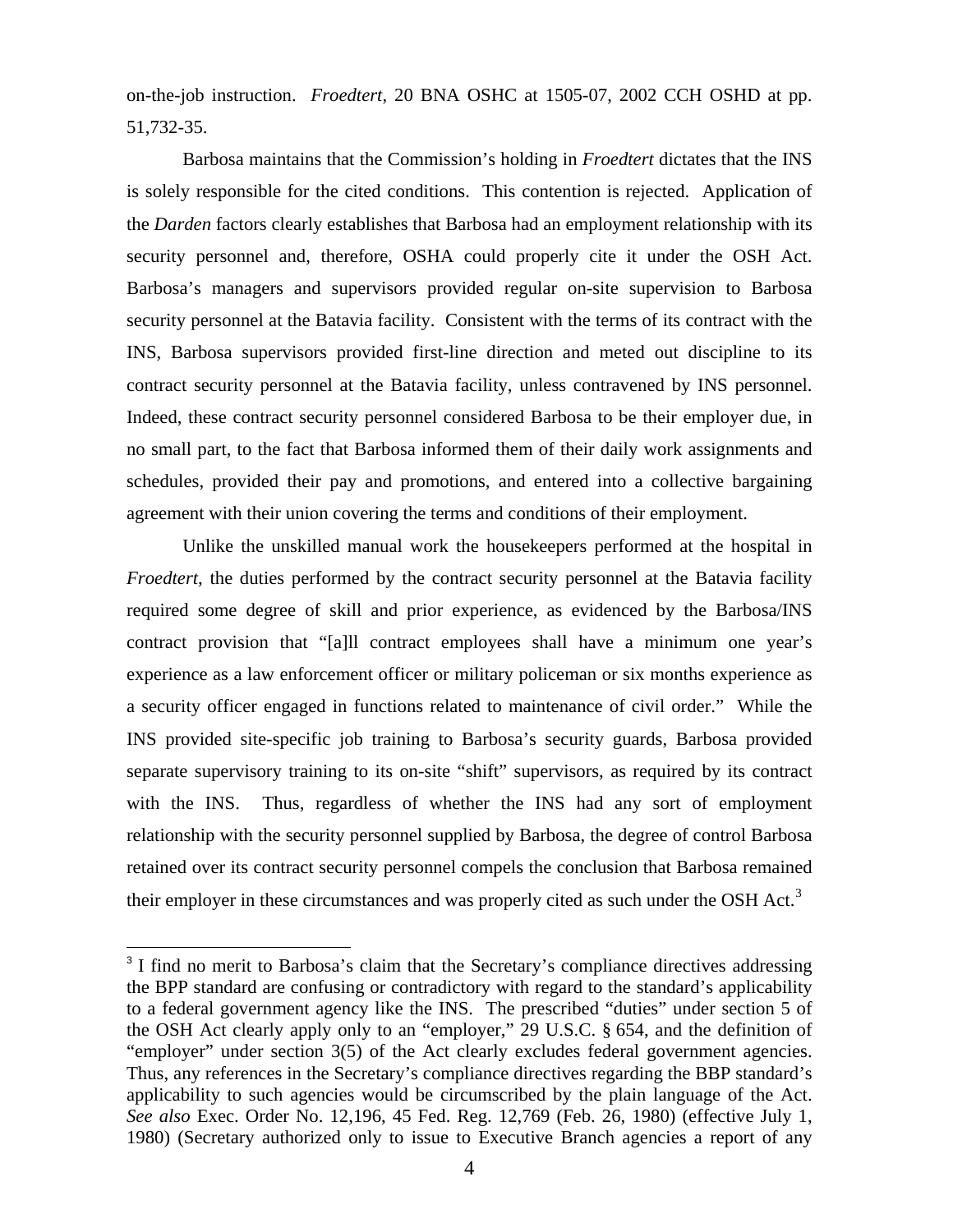### *II. Delegation of Duty*

Based on the record in this case, there is no evidence that Barbosa effectively delegated its compliance responsibilities under the OSH Act to the INS or any other entity. As the Commission recognized in *Froedtert*, "[a]n employer may carry out its statutory duties through its own private arrangements with third parties, but if it does so and if those duties are neglected, it is up to the employer to show why he cannot enforce the arrangements he has made." *Froedtert*, 20 BNA OSHC at 1508 (quoting *Central of Georgia R.R. Co. v. OSHRC*, 576 F.2d 620, 624 (5th Cir. 1978)). *See also Baker Tank Co./Altech*, 17 BNA OSHC 1177, 1180, 1993-95 CCH OSHD ¶ 30,734, p. 42,684 (No. 90 1786-S, 1995) (an employer cannot "contract away its legal duties to its employees or its ultimate responsibility under the Act by requiring another party to perform them"). Here, the question of delegation arises only with regard to the BBP training provided by the INS to Barbosa's security personnel pursuant to their contract.

Barbosa claims on review that the BBP training "included an 'overview of communicable diseases and use of universal precautions,'" and that "the INS trained the contract employees along side [sic] federal employees on blood borne [sic] pathogens." Barbosa neglects to mention, however, that the training provided by the INS clearly lacked procedures for employees to follow in the event that an exposure incident occurred, including how to obtain post-exposure follow-up medical treatment. These omissions, which would render any delegation ineffective, could have been discovered by Barbosa had it exercised reasonable diligence. *See Automatic Sprinkler Corp*., 8 BNA OSHC 1384, 1387, 1980 CCH OSHD ¶ 24,495, p. 29,926 (No. 76-5089, 1980) (employer "must make a reasonable effort to anticipate the particular hazards to which its employees may be exposed in the course of their scheduled work"). Indeed, Barbosa was more than familiar with the contents of a comprehensive BBP training program, having provided such training to its personnel located at other facilities. According to Barbosa's operations manager, Jeanne McMichael, Barbosa brought in its own certified trainer for a BBP training program provided to Barbosa employees working for the federal government in New Jersey. McMichael sat in on four of these BBP training classes within a six-month period and described the trainer Barbosa hired as "one of the best" with regard to BBP training. As for

OSH Act violations, which "may" include recommendations); *AFGE v. Rumsfeld*, 321 F.3d 139, 144 (D.C. Cir. 2003) ("the Act confers no authority upon the Secretary to take enforcement action against federal agencies").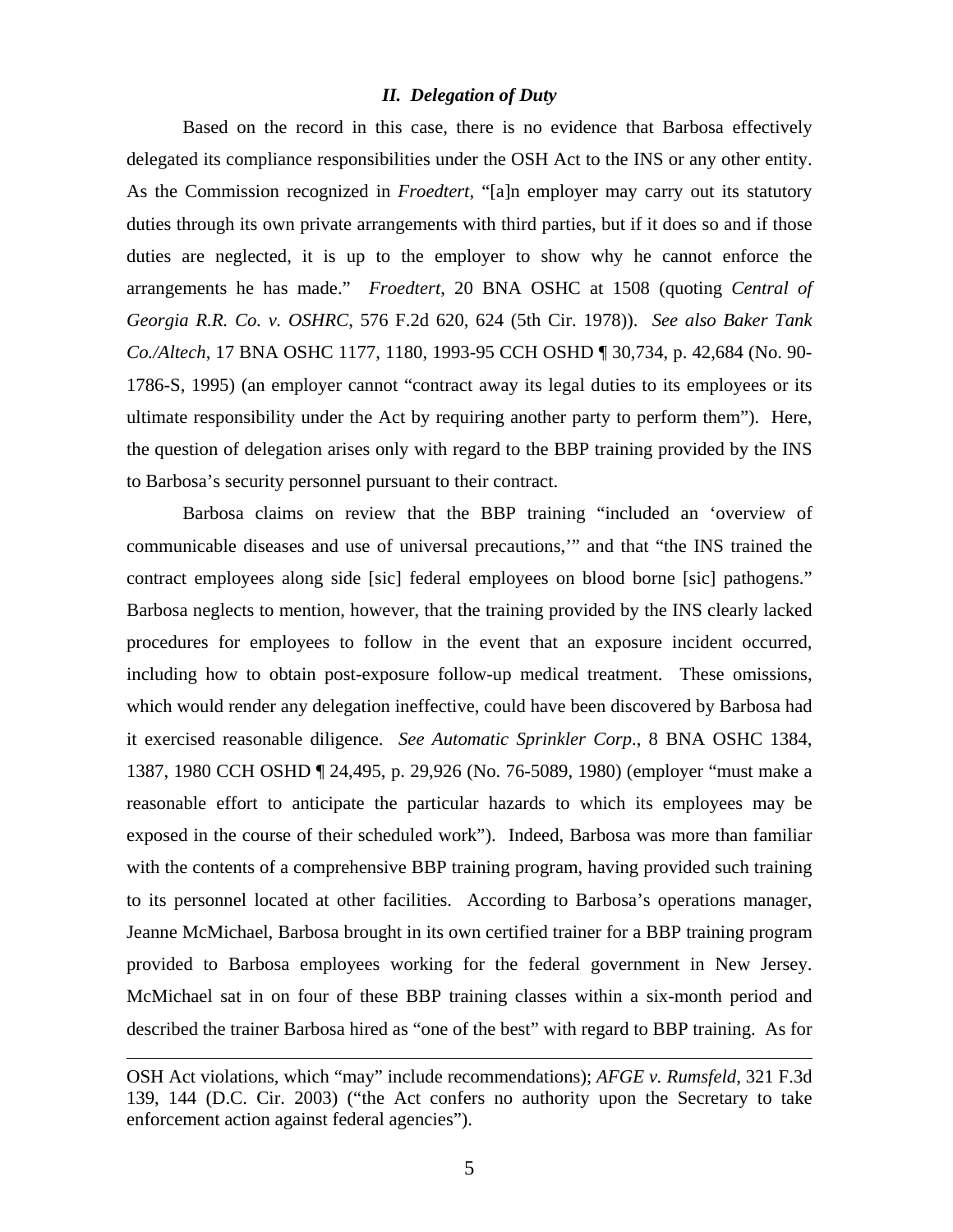the training provided to Barbosa's contract security personnel at the Batavia facility, McMichael simply testified that the INS "said that they did" the training. Yet, neither McMichael nor any other Barbosa manager attended this training nor made any other inquiries prior to the OSHA investigation to determine whether the training complied with the BBP standard.

Under these circumstances, it is clear that Barbosa not only failed to delegate its compliance duties with regard to these specific requirements under the BBP standard but also failed to show why those duties were not carried out with regard to its contract security personnel located at the Batavia facility. *See Central of Georgia*, 576 F.2d at 624 (effective delegation of responsibilities to third parties requires that employer show why it cannot enforce its own arrangements). Accordingly, all four violations at issue are affirmed.

## *III. Willfulness*

Willful violations are "characterized by an intentional or knowing disregard for the requirements of the Act or a 'plain indifference' to employee safety, in which the employer manifests a 'heightened awareness' that its conduct violates the Act or that the conditions at its workplace present a hazard." *Weirton Steel Corp*., 20 BNA OSHC 1255, 1261, 2003 CCH OSHD ¶ 32,672, p. 51,451 (No. 98-0701, 2003) (citations omitted). Willfulness may be obviated by a good faith, albeit mistaken, belief that particular conduct is permissible. *E.g., Gen. Motors Corp., Electro-Motive Div*., 14 BNA OSHC 2064, 2068-69, 1991 93 CCH OSHD ¶ 29,240, pp. 39,168-69 (No. 82-630, 1991) (consolidated).

Here, as indicated in his separate opinion, Chairman Railton and I find that the contrasting approaches Barbosa took in addressing the conditions covered by the two BBP provisions under which it was cited for willful violations clearly differentiate these citation items for the purposes of characterization. With regard to the violation of 29 C.F.R. § 1910.1030(f)(3),<sup>[4](#page-5-0)</sup> the post-exposure evaluation and follow-up treatment item, Barbosa paid—either directly or through workers' compensation—for the initial post-exposure evaluation obtained by its injured security personnel at a local hospital. All of these

<span id="page-5-0"></span> $4$  Section [1910.1030\(f\)\(3\)](http://www.osha.gov/pls/oshaweb/owalink.query_links?src_doc_type=STANDARDS&src_unique_file=1910_1030&src_anchor_name=1910.1030(f)(3)) provides in relevant part:

*Post-exposure Evaluation and Follow-up*. Following a report of an exposure incident, the employer shall make immediately available to the exposed employee a confidential medical evaluation and follow-up[.]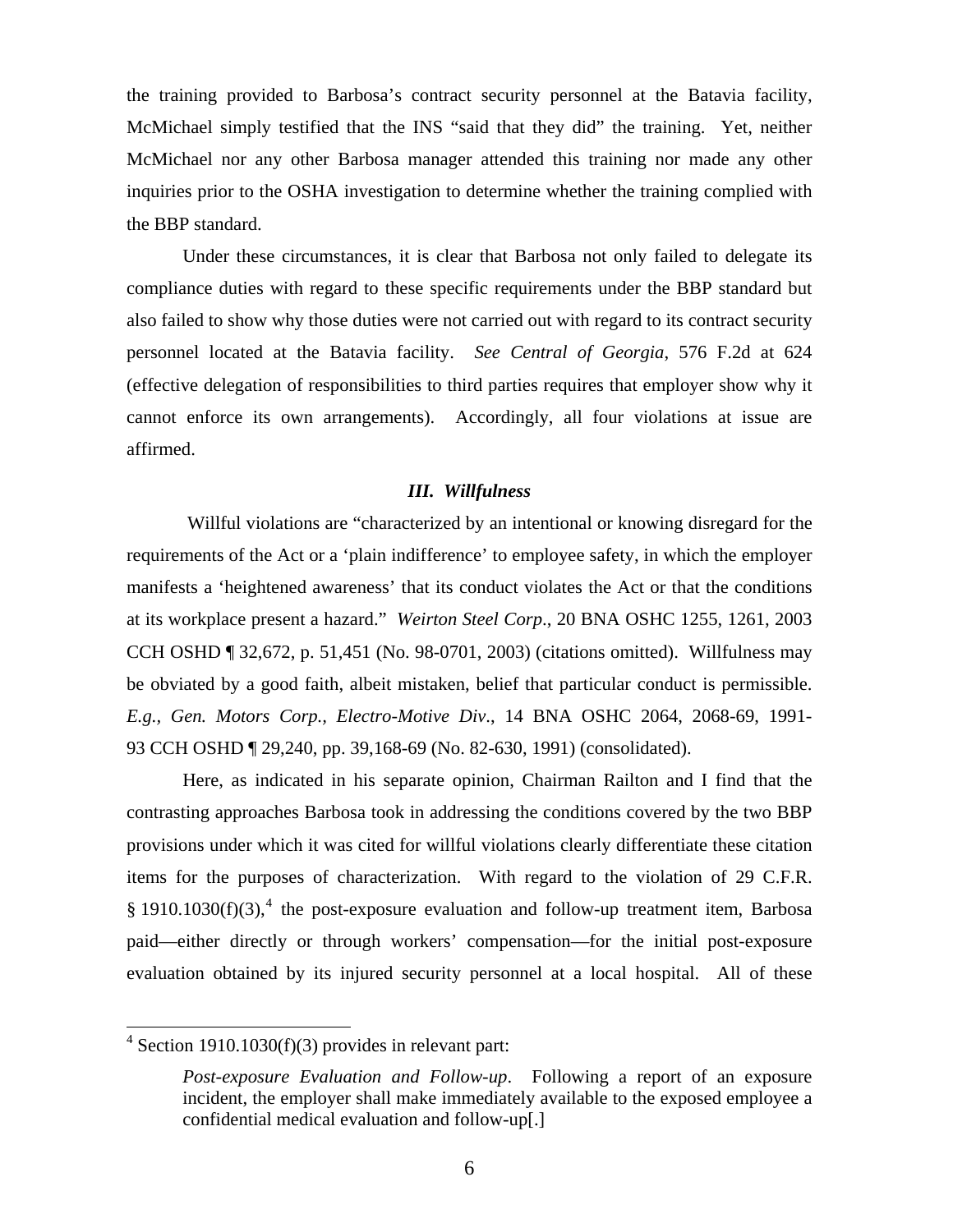personnel also obtained the post-exposure evaluation and follow-up treatment required by 29 C.F.R. § 1910.1030(f)(3) pursuant to Barbosa's employer-provided health care coverage. However, Barbosa not only failed to cover the co-pay associated with this treatment, but it also charged leave to the injured personnel for the work-time spent obtaining this treatment. While Barbosa's conduct does not fully comply with the requirements of the cited provision, its personnel did receive the treatment required by the standard. Under these circumstances, Chairman Railton and I find no evidence in the record that Barbosa demonstrated an intentional disregard rising to the level of willfulness and, therefore, affirm the violation as serious.<sup>[5](#page-6-0)</sup> *See Beta Constr. Co.*, 16 BNA OSHC 1435, 1444-45, 1993-95 CCH OSHD ¶ 30,239, pp. 41,652-53 (No. 91-102, 1993) (employer's efforts to prevent violation sufficient to negate willfulness, even if efforts are insufficient to fully eliminate hazardous conditions), *aff'd without published opinion*, 52 F.3d 1122 (D.C. Cir. 1995).

The willful characterization of the violation based on Barbosa's failure to provide the HBV vaccine to its security personnel is another matter altogether. Vaccination is one of the critical ways of preventing the harmful effects of exposure to bloodborne pathogens. *See* Occupational Exposure to Bloodborne Pathogens, 56 Fed. Reg. 64,004, 64,152, 64,154 (Dec. 6, 1991) ("OSHA believes that the risk of infection is sufficient to require that the employer make Hepatitis B vaccination available to all employees who have occupational exposure"). The cited standard requires that "[h]epatitis B [or HBV] vaccination be made available … within 10 working days of initial assignment to all employees who have occupational exposure." 29 C.F.R. § 1910.1030(f)(2)(i).<sup>[6](#page-6-1)</sup> The record here shows that

<span id="page-6-0"></span> $<sup>5</sup>$  Although this violation was not cited as serious, the record establishes the seriousness of</sup> the cited condition within the meaning of section 17(k) of the Act, 29 U.S.C. § 666(k). *See E. L. Davis Contracting Co.*, 16 BNA OSHC 2046, 2052, 1993-95 CCH OSHD ¶ 30,580, p. 42,342 (No. 92-35, 1994) (citing *Simplex Time Recorder Company*, 12 BNA OSHC 1591, 1596-97, 1984-85 CCH OSHD ¶ 27,456, p. 35,572 (No. 82-12, 1985) (violation found serious rather than willful where seriousness was evident from record)). A serious violation is deemed to exist when there is a "substantial probability that death or serious physical harm could result" from a condition or practice. 29 U.S.C. § 666(k). Here, the record establishes that exposure to BBP's could result in death or serious physical harm.

<span id="page-6-1"></span> $6$  Section [1910.1030\(f\)\(2\)](http://www.osha.gov/pls/oshaweb/owalink.query_links?src_doc_type=STANDARDS&src_unique_file=1910_1030&src_anchor_name=1910.1030(f)(2))(i) provides:

*Hepatitis B Vaccination*. (i) Hepatitis B vaccination shall be made available after the employee has received the training required in paragraph  $(g)(2)(vi)(I)$  and within 10 working days of initial assignment to all employees who have occupational exposure unless the employee has previously received the complete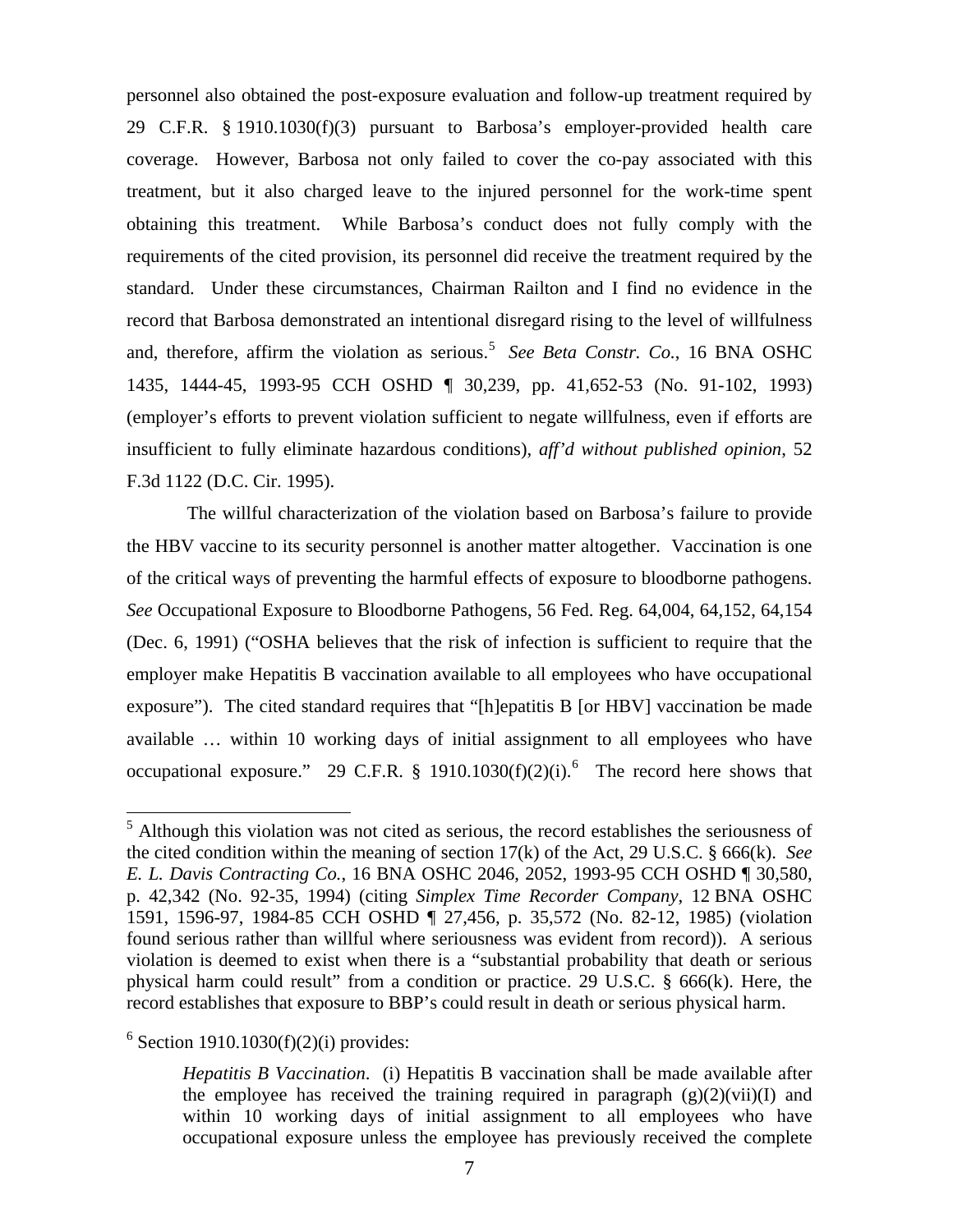Barbosa was aware of the working conditions at the Batavia facility, such as intervening in fights among detainees, which exposed its contract security personnel to blood and other bodily fluids. In addition, Barbosa officials were familiar with the BBP standard's requirement to provide HBV vaccinations, having both arranged for and attended numerous courses addressing the subject. Further, Barbosa received repeated requests for the vaccine from its contract security personnel located at the Batavia facility, yet nonetheless took no steps whatsoever to ensure that these employees were offered the HBV vaccine.

On review, Barbosa articulates no other reasons for its failure to offer the vaccine other than its belief that it had no duty to offer the vaccine and that its contract with the INS prevented it from offering the vaccine. Barbosa's contention that its conduct is indistinguishable from that of the hospital in *Froedtert* is rejected. In *Froedtert*, the Commission found that willfulness was not shown, in part, because even the Secretary recognized the propriety of an employer's efforts to structure a business arrangement to have temp agencies assume certain employment responsibilities. *Froedtert*, 20 BNA OSHC at 1510, 2002 CCH OSHD at p. 51,736. Here, there is no evidence that Barbosa's contract was intended to remove OSHA compliance obligations from Barbosa. Nor does the record provide a reasonable basis for Barbosa to believe that its compliance obligations, as they relate to federal agencies and their labor-supplying independent contractors, were unclear under the cited provisions of the BBP standard. Finally, the terms of the Barbosa/INS contract provide Barbosa with no reasonable basis to conclude it was contractually *prohibited* from offering the HBV vaccine to its employees.

Accordingly, my colleagues and I conclude that Barbosa knowingly disregarded its obligation to provide a preventative means of protecting its employees from exposure to BBPs and, therefore, affirm the violation of 29 C.F.R. § 1910.1030(f)(2)(i) as willful. *See AJP Constr. Inc. v. Sec'y of Labor*, 357 F.3d 70, 74 (D.C. Cir. 2004) (willful violation found where employer knew of standards' requirements and had notice of deficiencies in compliance).

### *IV. Penalties*

For penalty purposes, Chairman Railton and I find it appropriate to group Serious Citation 1, Items 1 and 2, and Willful Citation 2, Item 2—all three of which are affirmed as

hepatitis B vaccination series, antibody testing has revealed that the employee is immune, or the vaccine is contraindicated for medical reasons.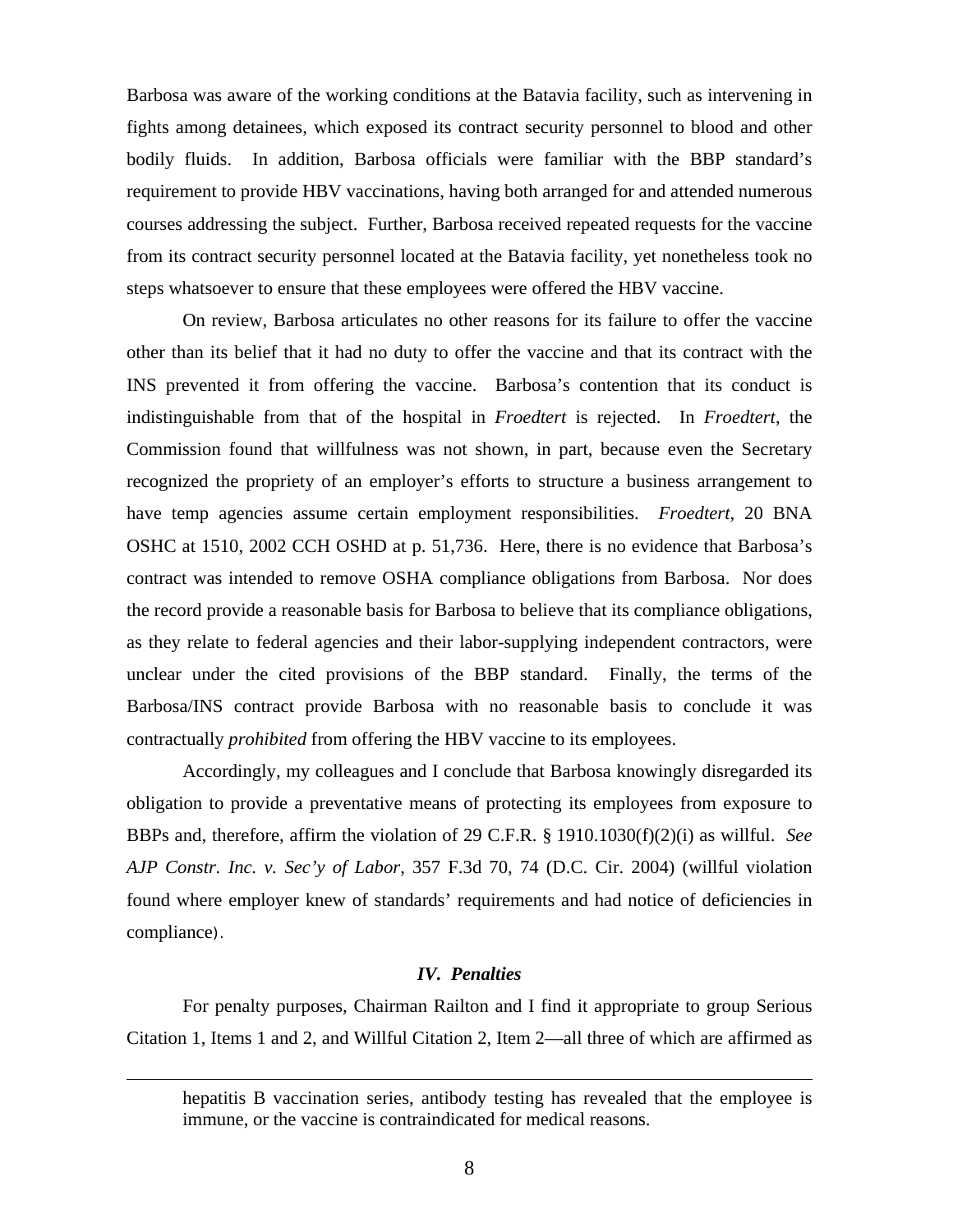serious violations. The focus of all three items is the provision of BBP post-exposure evaluation and follow-up treatment. Two of these items require a written exposure control plan and BBP training, but both the plan and training provided here by the INS failed to address post-exposure evaluation and follow-up treatment procedures for Barbosa's contract security personnel. As discussed above, however, Barbosa did provide this treatment to its security personnel at the Batavia facility, though not without cost or lost work-time to the employees. In view of Barbosa's provision of post-exposure follow-up treatment despite the related shortcomings in both the BBP training and exposure control plan, Chairman Railton and I find that grouping these citation items for penalty purposes is appropriate. *See Pegasus Tower*, 21 BNA OSHC 1190, 1191 (No. 01-0547, 2005) (appropriate to assess "one penalty" for "closely-related violations" (citing *L.E. Myers Co.*, 16 BNA OSHC 1037, 1048, 1993-95 CCH OSHD ¶ 30,016, p. 41,134-35 (No. 90-945, 1993))). Accordingly, giving due consideration to the statutory factors set forth at section 17(j) of the OSH Act, a single penalty of \$6,300 for these three citation items is assessed.

My colleagues and I also find that the \$63,000 penalty proposed for Barbosa's willful failure to offer the HBV vaccine to its employees is appropriate based on the section 17(j) factors. *Nacirema Operating Co*., 1 BNA OSHC 1001, 1972 CCH OSHD ¶ 15,032 (No. 4, 1972). The record shows that the detainees at this detention facility regularly suffered cuts and scrapes that exposed the responding security personnel to blood, resulting in a heightened risk of employee exposure to bloodborne pathogens. In these circumstances, the gravity of the violation, the principle factor to be considered, is found to be high. *Cf. Offshore Shipbuilding, Inc.*, 18 BNA OSHC 2169, 2176, 2000 CCH OSHD ¶ 32,137, p. 48,449 (No. 99-257, 2000) (finding exposure control plan violation not high gravity because shipyard workers unlikely to be exposed to bloodborne pathogens). With regard to good faith, apart from its unpersuasive claims that it was not required to offer the vaccine or was prohibited from offering it, Barbosa's primary reason for not offering the vaccine appears to have been its cost. Finally, the large size of Barbosa's business warrants no penalty reduction, although the proposed penalty was reduced based on its lack of a history of prior violations. Therefore, the \$63,000 penalty assessed by the judge is deemed appropriate.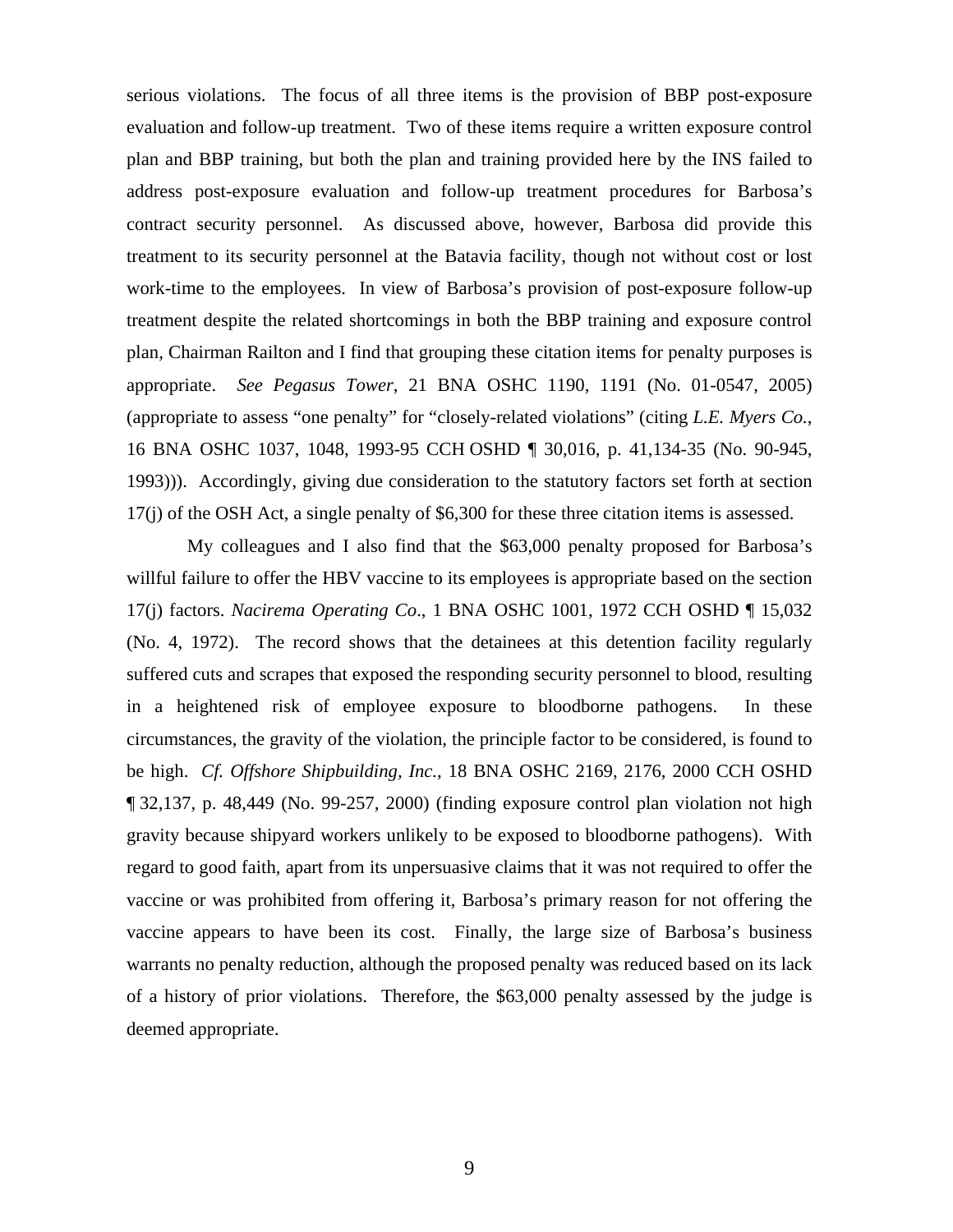# **Order**

Citation 1, Items 1 and 2, and Citation 2, Item 2, are affirmed as serious, and a single grouped penalty of \$6,300 is assessed for these violations. Citation 2, Item 1, is affirmed as willful, for which a \$63,000 penalty is assessed.

SO ORDERED.

 $\sqrt{s}/$ 

Horace A. Thompson Commissioner

Date: February 5, 2007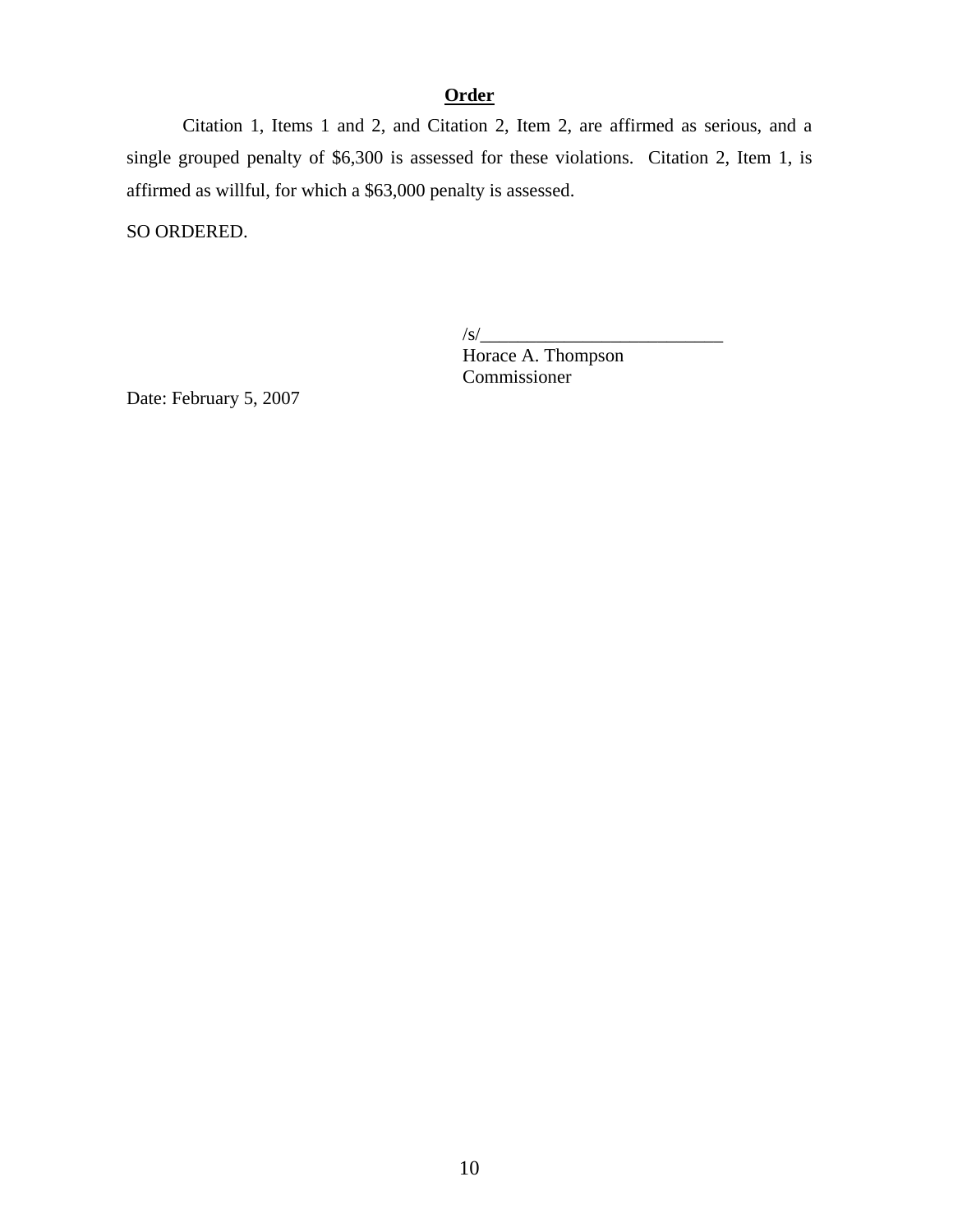RAILTON, Chairman, concurring:

I concur with my colleagues that the citation items in this case be affirmed, and with Commissioner Thompson in the characterization of the items and penalty assessments articulated in his lead opinion. I do so, however, based on the joint employer analysis set out in my concurring opinion in *Froedtert Memorial Lutheran Hospital*, *Inc.*, 20 BNA OSHC 1500, 1512-15, 2002 CCH OSHD ¶ 32,703, pp. 51,739-41 (No. 97-1839, 2004) (Chairman Railton, concurring). As noted therein, an employer of contract workers may, in certain factual circumstances, be a joint employer with its labor-supplying agency, sharing with it OSH Act compliance responsibilities. *Froedtert*, 20 BNA OSHC at 1513, 2002 CCH OSHD at p. 51,740. I would find in this case that the INS and Barbosa had shared employment responsibilities with respect to the Barbosa-supplied security guards working at the INS facility. As with the hospital in *Froedtert*, the INS was the exposing employer with full control of the workplace, and was in the best position to control the guards' exposures to bloodborne pathogens. Indeed, the record demonstrates that neither Barbosa's on-site supervisors nor its guards could avoid the task of quelling fights and disturbances that presented the greatest exposure risk. The INS supervisors required and demanded the intervention of Barbosa's civilian guards to subdue the detainees, and the record identifies a few such disturbances during which the Barbosa-supplied guards were exposed to blood.

As required by the cited provisions of the bloodborne pathogen standard, the INS had both an exposure control plan for the Batavia detention facility and a bloodborne pathogen training program for all guards employed at the facility, including the Barbosa contract guards. The INS training program was developed and administered by the U.S. Public Health Service (PHS). Upon inspection, however, the OSHA compliance officer determined that the INS exposure control plan, as well as the training administered by the PHS, did not address exposure incidents which might occur when the INS and Barbosa guards were called upon to subdue detainees, nor did it include the required information for the Barbosa-supplied guards to obtain post-exposure follow-up medical treatment. The preamble to the bloodborne pathogen standard specifies that fights and other disturbances in detention facilities are covered by the standard. 56 Fed. Reg. 64,004, 64,052, 64,097-98 (Dec. 6, 1991). Yet these deficiencies in the INS exposure control plan and training program were most unfortunate for Barbosa, not the INS.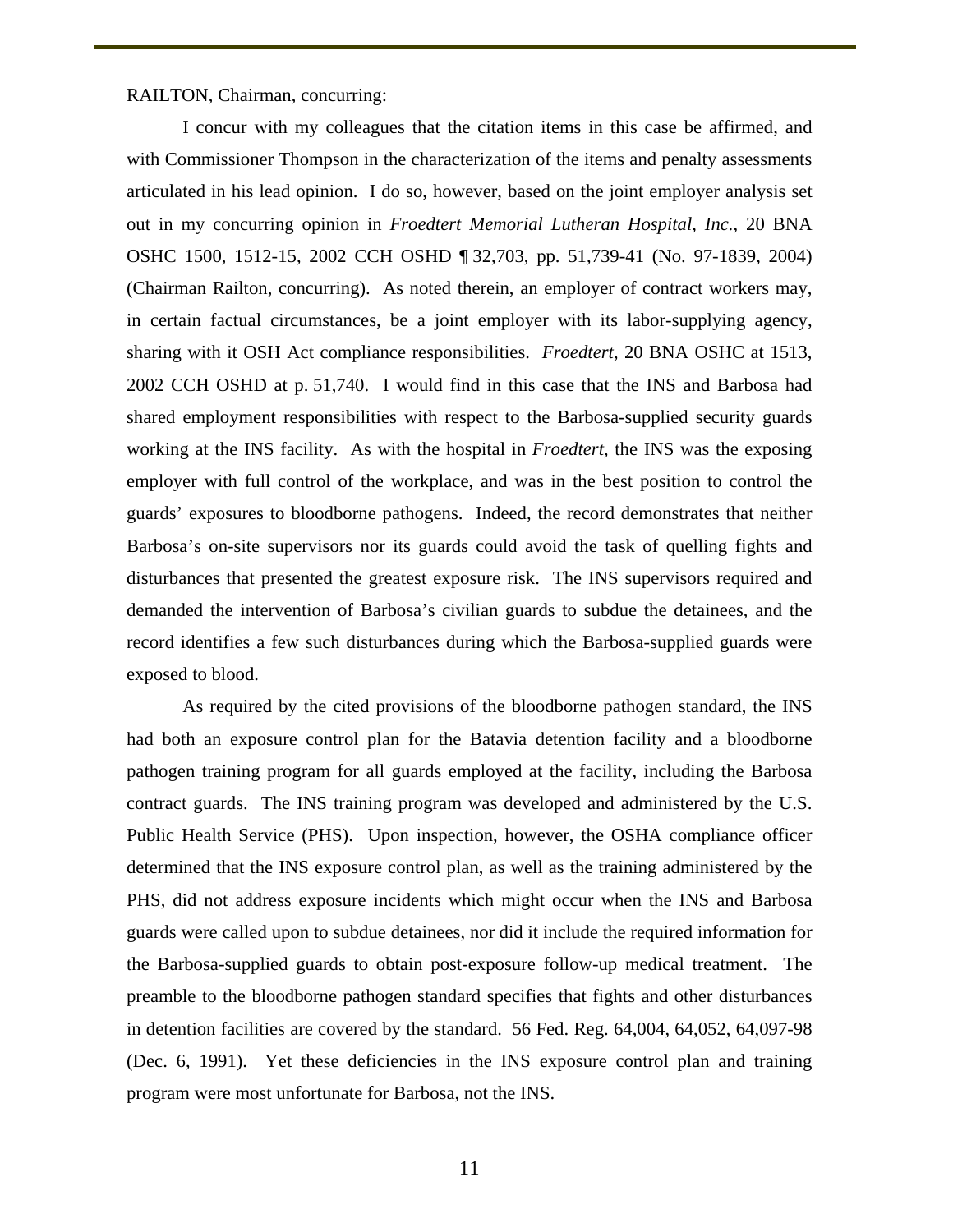The lead opinion lightly dismisses any INS responsibility as a joint employer because, as a Federal agency, the INS is exempt under the definitional section of the OSH Act. *See* OSH Act § 3(5), 29 U.S.C. § 652(5). While it correctly points out that under Executive Order 12,196 OSHA can only issue reports of violations to Executive Branch agencies, the lead opinion does not acknowledge that the government is directed by section 19(a) of the OSH Act, 29 U.S.C. § 668(a), to comply with OSHA standards, regardless of whether OSHA can enforce compliance. In fact, the OSHA compliance officer recommended that the INS receive a report noting its willful failure to comply with the bloodborne pathogen standard, and his inspection file references other circumstances where OSHA issued a notice of violation to the INS. Inexplicably, OSHA failed to issue the report here.

With respect to Barbosa's responsibilities, I concur with my colleagues that Barbosa is the equivalent of the employment agencies that supplied the housekeepers to the hospital in *Froedtert*. In that case, OSHA cited both the employment agencies and the hospital for violations similar to those cited solely against Barbosa here, although only the citations against the hospital were contested. *Froedtert*, 20 BNA OSHC at 1501 n.1, 2002 CCH OSHD at p. 51,729 n.1. Moreover, the record here shows that, although the Barbosa guards obtained the required post-exposure follow-up medical treatment, they were docked for leave, and their medical insurance co-pays went unreimbursed. Neither the INS nor Barbosa complied with the standard's requirement to offer the hepatitis B virus (HBV) vaccine to the Barbosa guards.

As in *Froedtert*, the decision here has implications far beyond the facts of this case. Clearly, it has application to all INS facilities in the nation. Beyond that, civilian contract workers are engaged in employment alongside Federal employees in other institutions, such as hospitals operated by the Veteran's Administration. Indeed, many institutions are operated by states and municipalities in which I assume exempt government employees work alongside non-exempt contractor employees. Despite the contrary assertion contained in the lead opinion, OSHA's compliance instructions concerning joint employment *are* confusing. They do not clearly address situations involving shared responsibilities among civilian and governmental employers who jointly employ contract workers. OSHA could and should do a better job of providing compliance assistance for joint employer situations.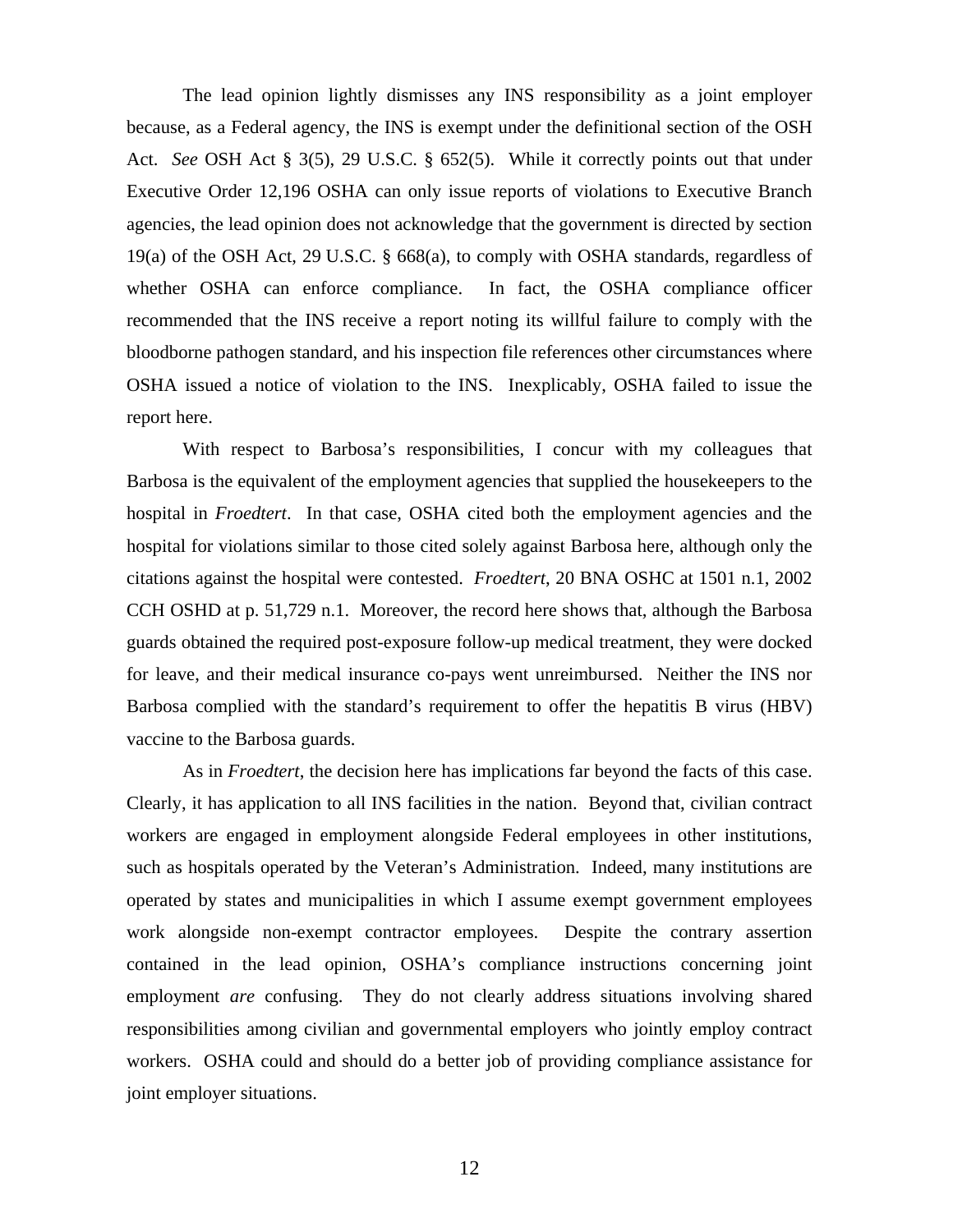Following the contract dispute that ensued between Barbosa and the INS regarding reimbursement of the additional cost to Barbosa associated with its OSH Act compliance obligations, the INS did not renew its contract with Barbosa. Employers who obtain workers through such increasingly common arrangements would be well advised to address OSH Act compliance issues under the bloodborne pathogen standard in a carefully crafted contract. When disputes do arise as to which of the joint employers is responsible for providing required protections, employers who fail to take care of the compliance issues first, and wrangle over the terms of the contract later, may find that they do so at their own peril.

 $\sqrt{s/2}$ 

W. Scott Railton Chairman

Dated: February 5, 2007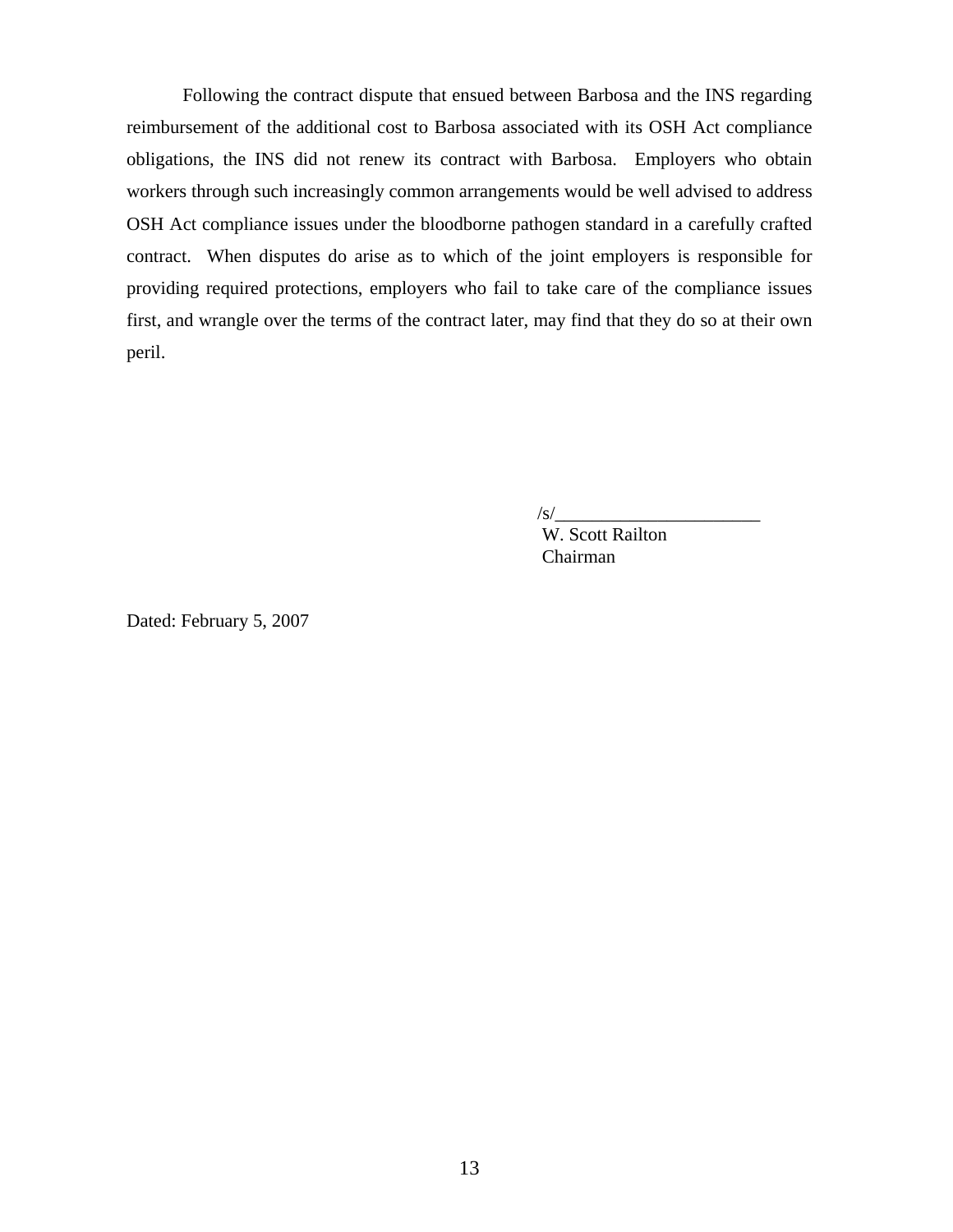ROGERS, Commissioner, concurring in part and dissenting in part:

I concur with Commissioner Thompson's analysis except for the characterization of Citation 2, Item 2, with respect to the failure to provide post-exposure evaluation and follow-up treatment at no cost. In my view, that item must also be characterized as willful, along with Citation 2, Item 1, with respect to the failure to provide the hepatitis B virus (HBV) vaccine. Indeed, there is no legal basis for distinguishing the characterizations of the two items.

The record here reflects that Barbosa, despite specific requests from its employees, consciously refused *both* (1) to provide the HBV vaccine to its security personnel and (2) to cover the co-pay associated with post-exposure treatment. Because its state of mind was the same for both violations, and informed its inaction in both instances, I see no legally cognizable reason for distinguishing the characterization of the two items. In neither case was there a "plausible" basis for Barbosa to believe that the security personnel were not its employees and that it had no compliance obligation to them. *Cf. Froedtert Mem. Lutheran Hosp., Inc.*, 20 BNA OSHC 1500, 1511, 2002 CCH OSHD ¶ 32,703, p. 51,738 (No. 97 1839, 2004) (Commission majority found that mistaken belief by hospital that it was not employer of temporary housekeepers obtained from temporary help agency sufficiently plausible to obviate willfulness). Barbosa's protestations otherwise are "utterly unconvincing." *See AJP Constr. Inc. v. Secretary*, 357 F.3d 70, 76 (D.C. Cir. 2004). Accordingly, in both cases, I conclude Barbosa intentionally and knowingly disregarded its obligations under the Act and thus acted willfully.

My colleagues attempt to distinguish the characterization of the two citation items on the basis that Barbosa's personnel did receive the requisite post-exposure treatment, albeit without Barbosa covering the co-pay. However, that distinction reflects upon the gravity of the violation rather than Barbosa's state of mind in intentionally refusing to abide by the requirements of the standard. Accordingly, since gravity is a factor set forth in section 17(j) of the Act to be considered in penalty assessment, and in consideration of the reduced gravity of Citation 2, Item 2, I would assess a penalty considerably lower than the \$63,000 assessed by the judge for this item.

> /s/\_\_\_\_\_\_\_\_\_\_\_\_\_\_\_\_\_\_\_\_\_\_\_\_ Thomasina V. Rogers

Dated: February 5, 2007 Commissioner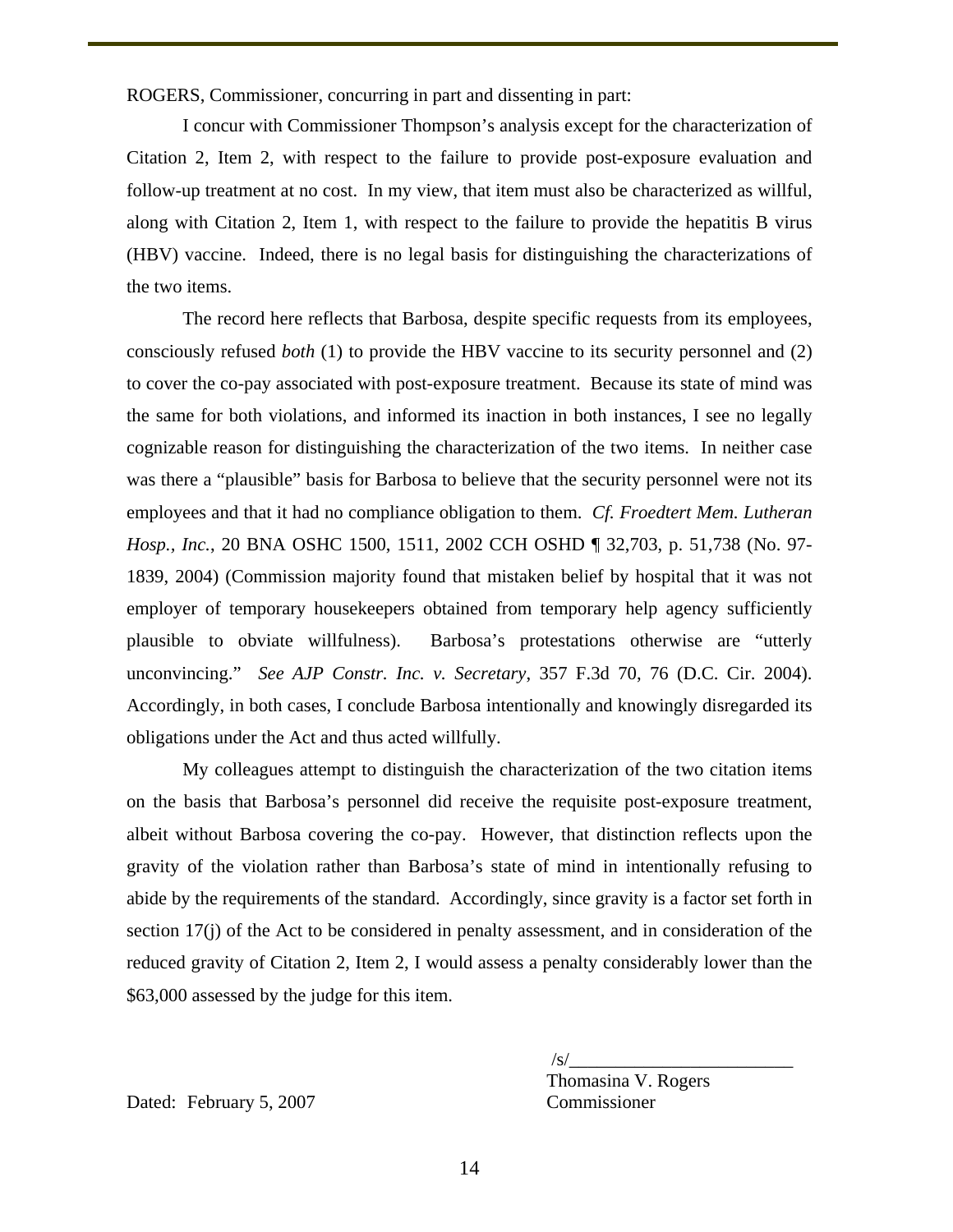# UNITED STATES OF AMERICA OCCUPATIONAL SAFETY AND HEALTH REVIEW COMMISSION

SECRETARY OF LABOR,

Complainant,

THE BARBOSA GROUP, d/b/a EXECUTIVE SECURITY,

Respondent.

v DOCKET No. 02-0865

Appearances:

Jeffery S. Rogoff, Esq. Henry L. Solano, Esq. Office of the Solicitor Denver, CO U. S. Department of Labor New York, New York and For Complainant

Jane Snell Brunner, Esq. LeBeouf, Lamb, Green and McCrae, LP

Katherine T. Mike, Esq. Crary, Jewel & McCall, LP Houston, TX For Respondent

BEFORE: MICHAEL H. SCHOENFELD Administrative Law Judge

# **DECISION AND ORDER**

The most essential inquiry in this case does not truly raise the question of the degree, if any, of an employer's responsibility for the occupational safety and health of its employees who work at sites not controlled by the employer. The fact that Respondent's employees perform duties which may expose them to bloodborne pathogens ("BBP's") at a facility not under Respondent's control does not serve to insulate Respondent against liability for the particular violations in this case. Most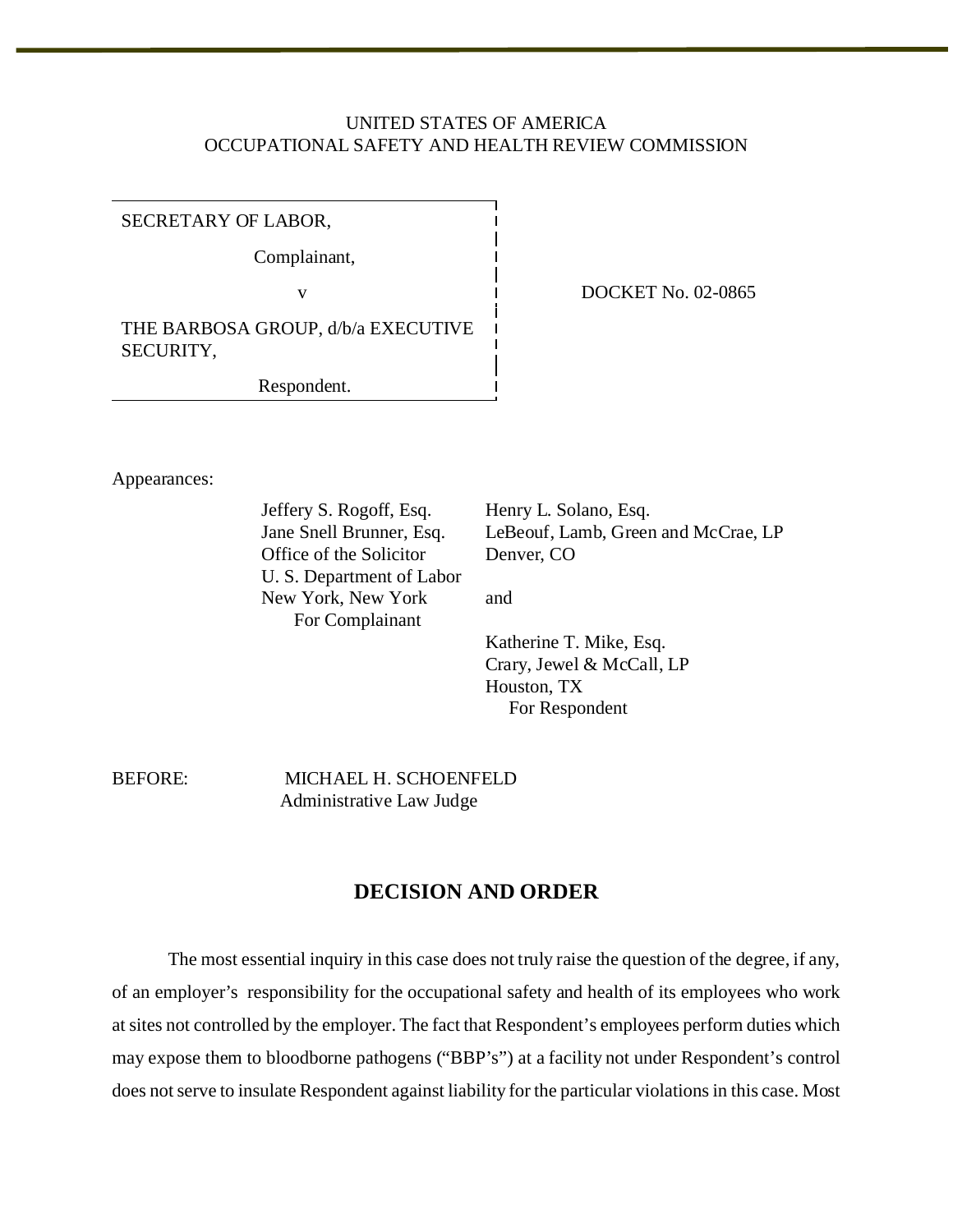succinctly stated, Respondent is not charged with failing to prevent or reduce the exposure of its employees to bloodborne pathogens. The standards violated in this case require Respondent to undertake compliance activities which could take place at locations other than the site of potential or actual exposure to the bloodborne pathogens. The gravamen of the violations alleged here encompass sections of the bloodborne pathogens standards<sup>1</sup> relating to training, vaccinations, postexposure testing and treatment and record keeping. All of the violations occurred either before or after exposure and all require abatement activities not necessarily performed at the situs of the employee exposure. The cited conditions are thus found to have been created by and under the control of Respondent.

### *Procedural History*

A detention facility of the U.S. Department of Justice, Immigration and Naturalization Service ("INS"), was inspected by a compliance officer ("CO") of the Occupational Safety and Health Administration ("OSHA" or "Complainant"). As a result of that inspection, the Barbosa Group, doing business under the name Executive Security, ("Barbosa" or "Respondent") was issued one citation alleging two serious violations of the Act and one citation alleging two willful violations of the Act on or about May 2, 2002. Respondent timely contested. Following the filing of a complaint and answer and pursuant to a notice of hearing, the case came on to be heard in the course of a three-day hearing in Buffalo, New York. No affected employees sought to assert party status. Both parties have filed post-hearing briefs and have responded to the administrative law judge's request for supplemental briefs.

## *Jurisdiction*

Complainant alleges and Respondent does not deny that it is an employer engaged in the business of supplying security personnel. It is undisputed that at the time of this inspection Respondent provided security personnel to INS at its Buffalo Federal Detention Facility in Buffalo, New York. Respondent does not deny that it uses tools, equipment and supplies which have moved

<sup>1</sup> Title 29 C.F.R. §1910.1030, *et. seq.*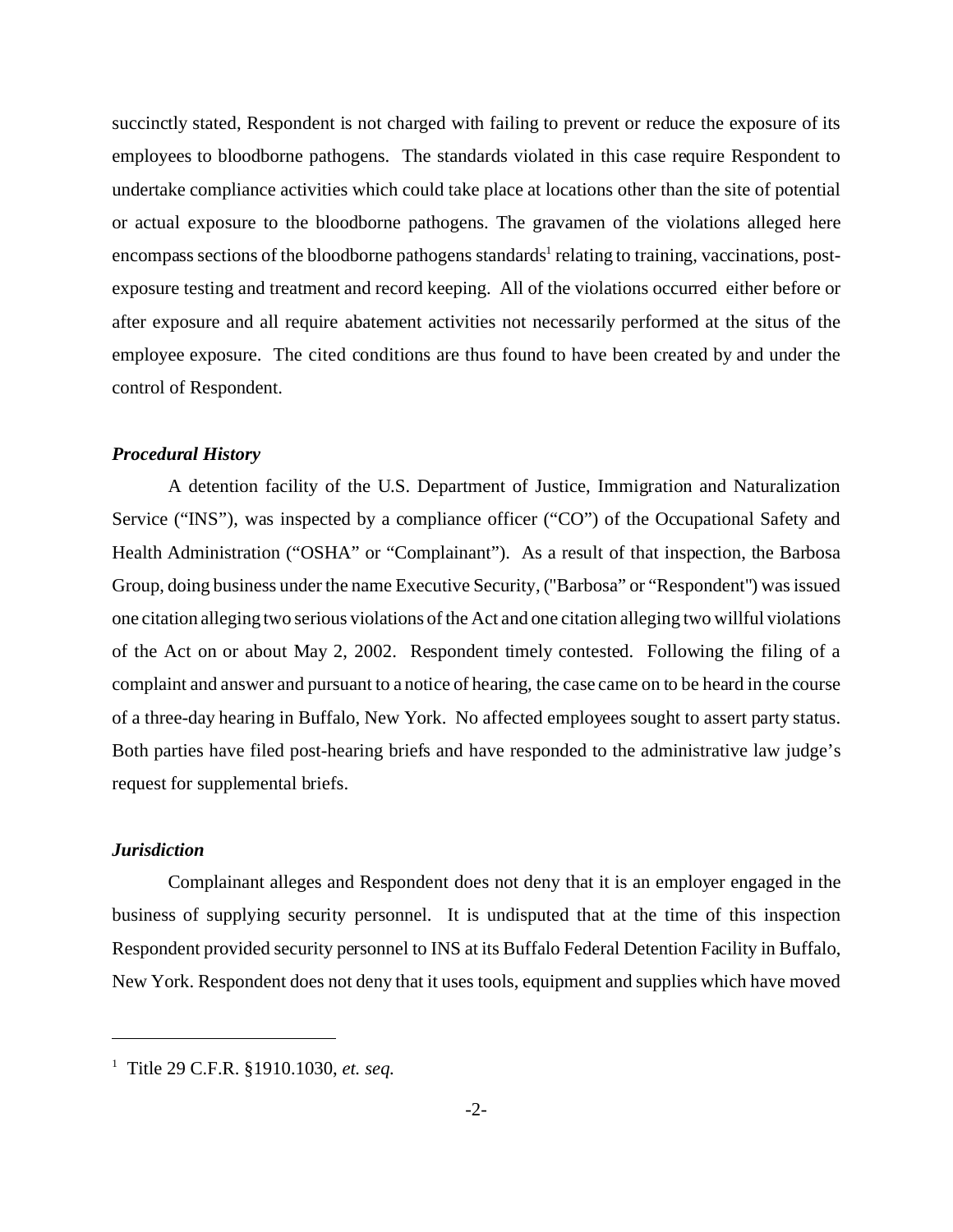in interstate commerce. (Complaint and Answer,  $\P$  2 & 3). I find that Respondent is engaged in a business affecting interstate commerce.

Based on the above finding, I conclude that Respondent is an employer within the meaning of section  $3(5)$  of the Act.<sup>2</sup> Accordingly, the Commission has jurisdiction over the subject matter and the parties.

## *Alleged Violations*

Barbosa does not dispute that the standards apply, that its employees were "unlawfully" denied adequate protection against bloodborne pathogens ("BBP"), that it did not have an exposure control plan, that there was inadequate BBP training of its employees and that its employees did not get the required vaccinations or adequate follow-up care as required by the BBP standard. (Resp. Brier, pp. 3-4). Respondent thus admits that the conditions of employment of its employees failed to comply with the standards cited.

Respondent raises several defenses. First, it maintains that INS, as the "actual employer" at the work site, is the entity responsible under the Act. Second, it argues that under the multiemployer doctrine, INS is the "controlling and creating employer," such that Barbosa is not responsible for the violations. Third, Respondent also maintains that the Secretary should be estopped from proceeding against it because it is being selectively prosecuted. Respondent's arguments as to its responsibility are rejected in totality.

Barbosa began operations in July of 1983 as a business supplying security guard services. It obtained its first government contract in about 1988 and has consistently had government contracts since that time. (Tr. 231, 384, 395 584-85). As business grew, the founder and owner, George R. Barbosa, brought in an operations manager, Ms. Jeanie McMichael, and a contracting officer, Mr. Bob VanZant. These corporate officials work in the home office in Houston, Texas. As contracting officer, VanZant administered Respondent's contracts for work at federal installations. (Ex. R-10). With extensive experience in government contracting, he described his responsibility for the cited facility as answering questions regarding the contract (Tr. 284-5) and administrative matters (Tr.

<sup>2</sup> *Title 29 U.S.C. § 652(5).*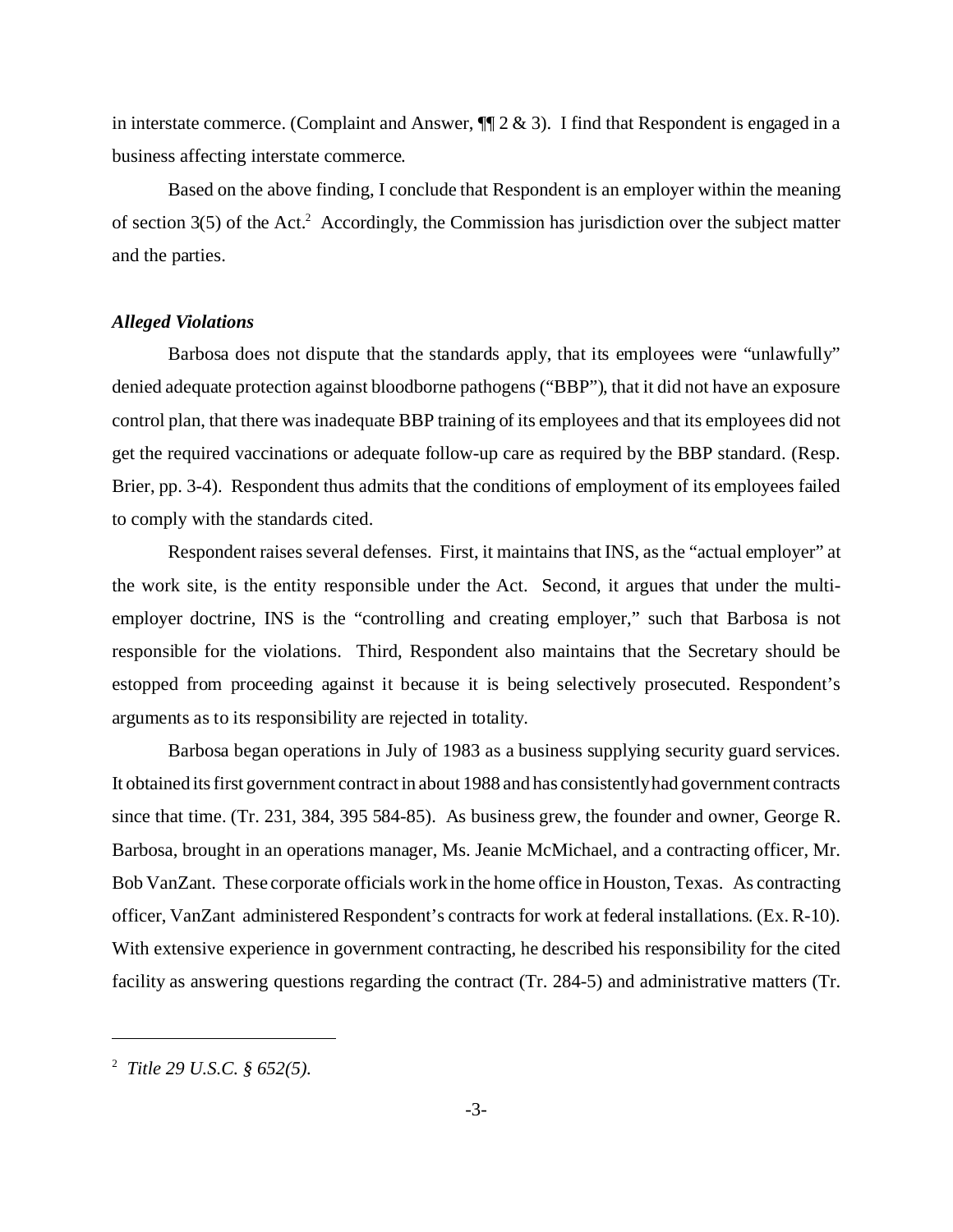350). McMichael, is the "overall boss for all guard activity" (Tr. 350) including such things as disciplinary problems and promotions. (Tr. 386). Not a quidnunc, she was in phone contact with Barbosa's managers at the facility on just about a daily basis. (Tr. 386).

In1998, Barbosa contracted with INS to provide security officers for it's newly opened facility in Buffalo. Extensive testimony was taken from a number of witnesses as to Barbosa's operations at the facility. At any given time starting in1998 to March 31, 2003, when their contract with INS ended, approximately sixty-five (65) Barbosa security personnel worked alongside an approximately equal number of INS security personnel (Tr. 60-1). Barbosa had two management employees at the facility. Curtis Archer, the Project Administrator, established work schedules for the Barbosa individuals as well as scheduling their time off and vacations. He also prepared and submitted payroll records to Respondent's offices in Houston. Project Manager, Eugene Richley, was responsible for supervising and disciplining Barbosa personnel at the facility.<sup>3</sup> Archer or Richley, or both, were in touch with McMichael nearly every day. (Tr. 386).<sup>4</sup> Neither Archer nor Richley, as salaried employees, were eligible to join the union. All Barbosa personnel at the facility were hired by Barbosa. Their salaries and benefits were paid by Barbosa. They received their day to day instructions, assignments, work schedules, promotions and pay from Barbosa. In addition, they all viewed Barbosa as their employer.

It is undisputed that INS retained the right to have final control of all activities of all personnel, including its own employees, staff supplied by two companies under contract with the INS, visitors and the detainees, for the entire time such people were physically on the premises. In addition, individuals Respondent sought to hire for work at the facility had to pass muster with the INS. Respondent could be precluded from hiring any individual not approved by INS. INS could also control virtually every activity, duty assignment, discipline and removal of every Barbosa employee while on the premises. Further, INS could remove any Barbosa employee from the site and deny entry to the facility to any Barbosa employee it deemed inappropriate for any reason. There

 $3 \text{ Mr. Archer and Mr. Richley were preceded by Mr. Arena and Mr. Schwiner (Tr. 31).}$ 

<sup>&</sup>lt;sup>4</sup> In addition, Barbosa had various "shift supervisors" at the facility. These "supervisors," however, were not management but hourly employees. (Tr. 67, 127, 180-82).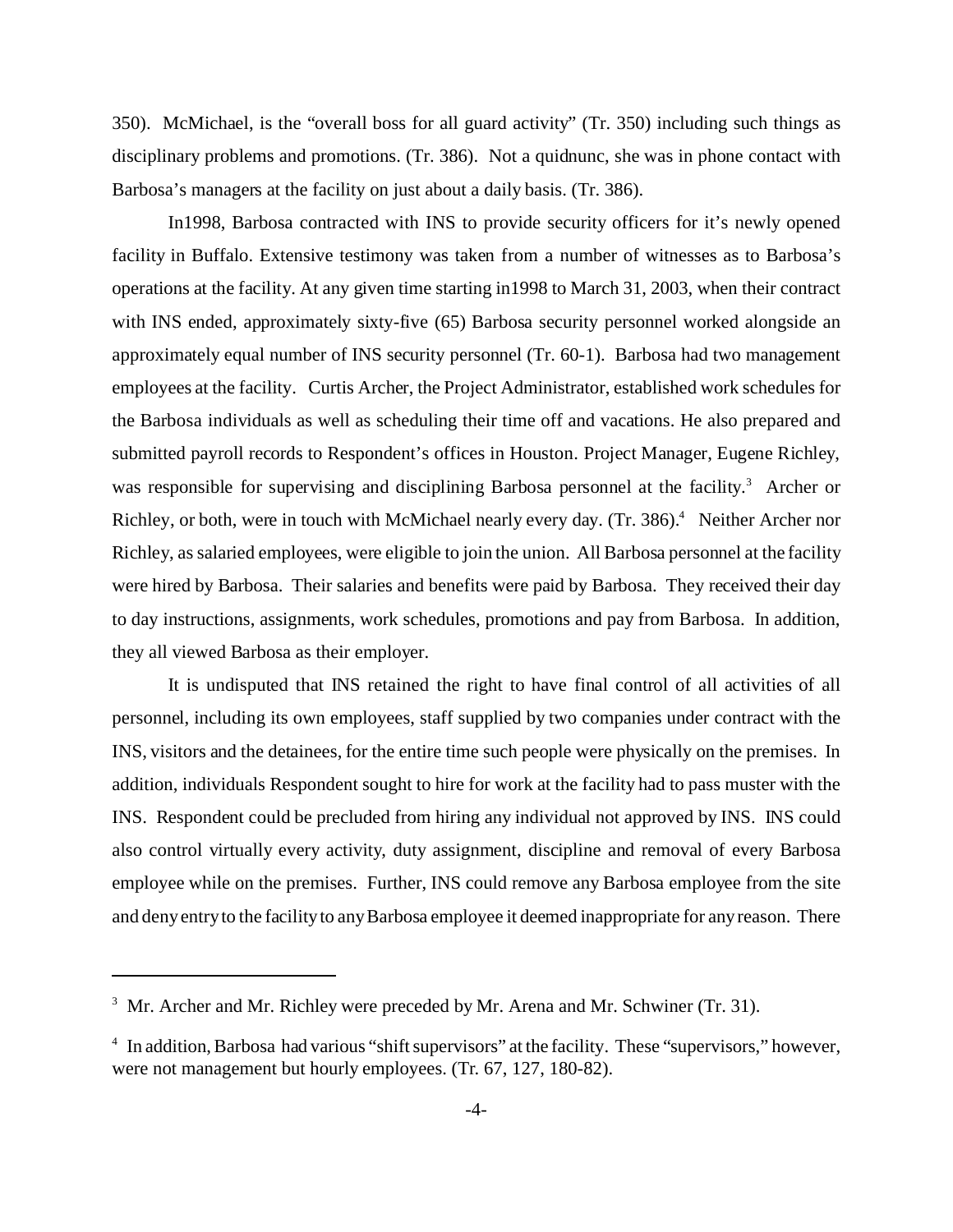is no doubt that INS had virtually absolute control of everyone and all conditions on the premises of the detention facility.

The facts here are similar to those in *Rockwell Int'l Corp.*, 17 BNA OSHC 1801 (No. 93-228, 93-233 and 93-234, 1996) ("*Rockwell"*), in which the Commission, applying the test announced in *Van-Buren--Madawaska Corp.*, 13 BNA OSHC 2157 (Nos. 87-214, 87-217 and 87-450 through 459, 1989), held that members of a "debris team" were employees of Rockwell although they carried out their duties at a NASA facility where NASA "exercised a high level of control over all activities...." 17 BNA OSHC at 1805. The distinction in *Rockwell* lies in the fact that the hazards in *Rockwell* arose and could only be abated by activities near the launch pad. A more closely parallel situation was addressed by the United States Court of Appeals for the Seventh Circuit. In a case challenging the validity of the BBP standards, the Seventh Circuit was highly concerned with situations in which employers in the "home health and medical personnel industries" supply health care workers who perform their duties at locations not under the control of the employers. Addressing the question as one within the "multi-employer worksite defense," the court invalidated those parts of the BBP standards "insofar as it applies to sites not controlled either by the employer or by a hospital, nursing home, or other entity that is itself subject to the bloodborne-pathogens rule." *American Dental Ass'n v. Secretary of Labor,* 984 F.2d 823, 830 (7th Cir. 1993), *cert denied,* 510 U.S. 859 (1993). The court, however, noted that the work site control problem "does not affect compliance with the parts of the rule relating to HBV vaccination, post-exposure testing and treatment, and record keeping...." 984 F.2d at 829. The court focused its concern on circumstances where an employer would be cited for conditions which the employer could not know of or correct in that its employees worked in locations and situations which neither the employer nor another entity subject to the standard had control. (The court was addressing the situation where a home health care supplier employed nurses or aides who perform their duties in private residences). The rationale of the court is instructive and compelling. It is appropriate to apply it here.

Resting upon the power of INS at the site and its contract with INS, Respondent maintains that the INS is "the controlling and creating employer" of the Buffalo facility and, as such, the INS, and not Respondent, is "citable" for any OSHA violations at the facility. Even taking the facts most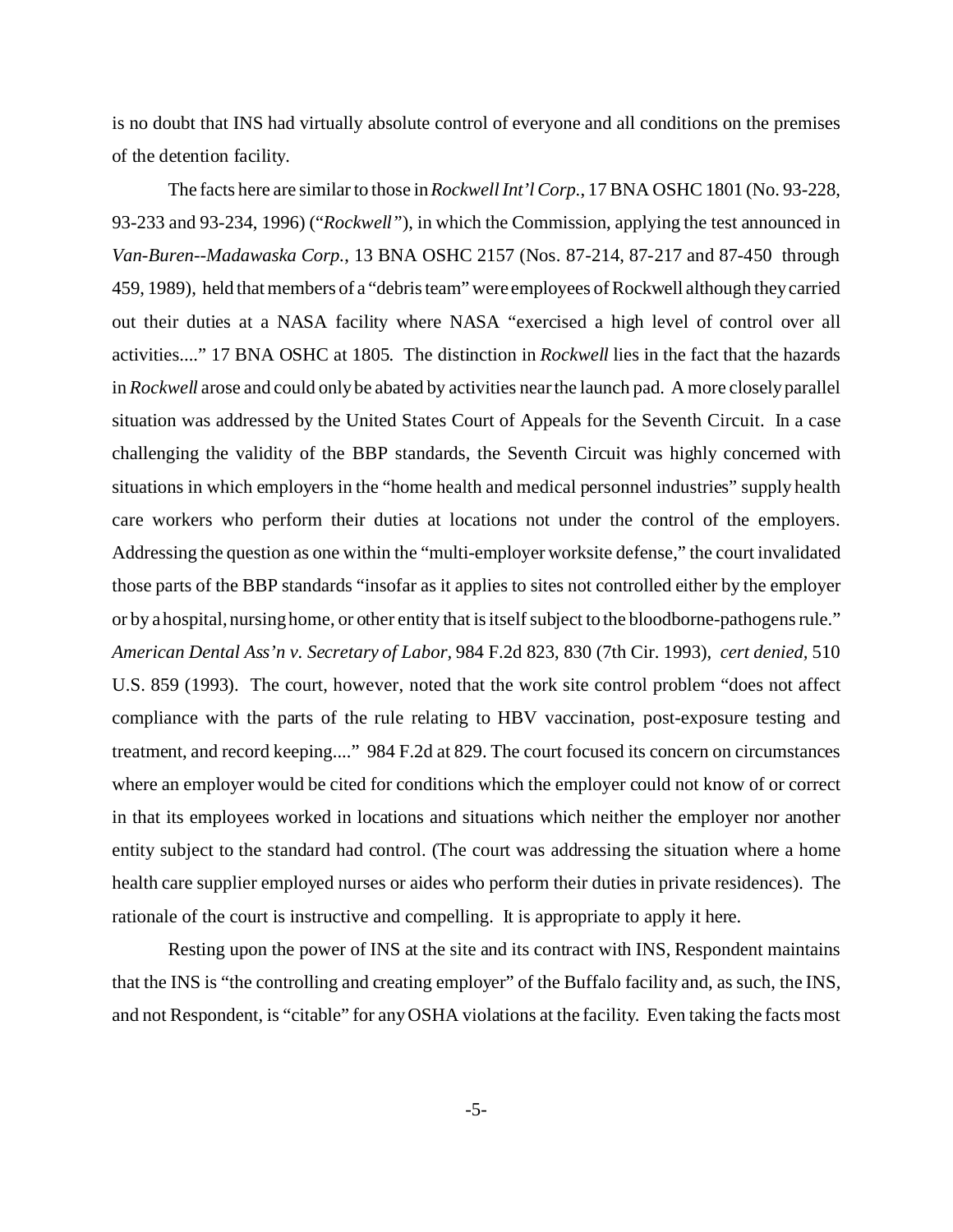favorable to Barbosa, the "OSHA violations" with which it has been cited $\delta$  revolve around hazards arising at and which could be abated at locations other than the detention facility. They were not violations which took place at the facility. The violations here arose out of Respondent's failure or refusal to take actions which it could have taken. Moreover, the activities required to comply with the cited standards could have been accomplished at sites other than the detention facility. Barbosa is thus found to be both the "creating" and the "controlling" entity.

While it is clear that INS had control of the conditions and activities at the site, the same is not true as to the hazards for which Barbosa is cited. The hazards in this case are not the exposure to BBP's *per se*, they are the dangers of having employees who are in work situations where exposure to BBP's could occur without having had appropriate training beforehand or having assured appropriate medical treatment afterward. The hazards thus sought to be remedied by the particular standards cited here arose not at the time and place of the employees' contacts with BBP. Those conditions were controlled by INS. Rather, they arose due to Respondent's failure to take actions which could have taken place at physical locations other than the INS facility and before or after exposure incidents occurring at the INS facility. Thus, I conclude that Respondent is the actual employer of the exposed employees who worked at the INS facility, that Respondent created the hazardous conditions, and that it had the requisite "control" to abate the hazardous conditions.

Barbosa posits several additional arguments. First, it maintains (correctly) that its employees at the facility attended BBP training conducted by INS. To the extent that Respondent seeks to absolve itself of responsibility for the completeness and adequacy of INS training, its claim is rejected. An employer is ultimately responsible for the adequacy of the training its employees receive, even where it arranges for training to be conducted by others. See, *Baker Tank Co./Altech*, 17 BNA OSHC 1177, 1180 (No. 90-1786, 1995). Second, its claim that it did not or could not reasonably know that its personnel could be exposed to BBP's at the facility because the detainees were tested prior to their entering the general detainee population is factually incorrect. All detainees were not so screened. Detainees, if screened and found to be HIV positive or to have Hepatitis B virus, were not segregated from the general detainee population. And, information identifying

 $<sup>5</sup>$  A synopsis of the standards cited and the nature of each item of the citations issued to Respondent</sup> is attached as Appendix A.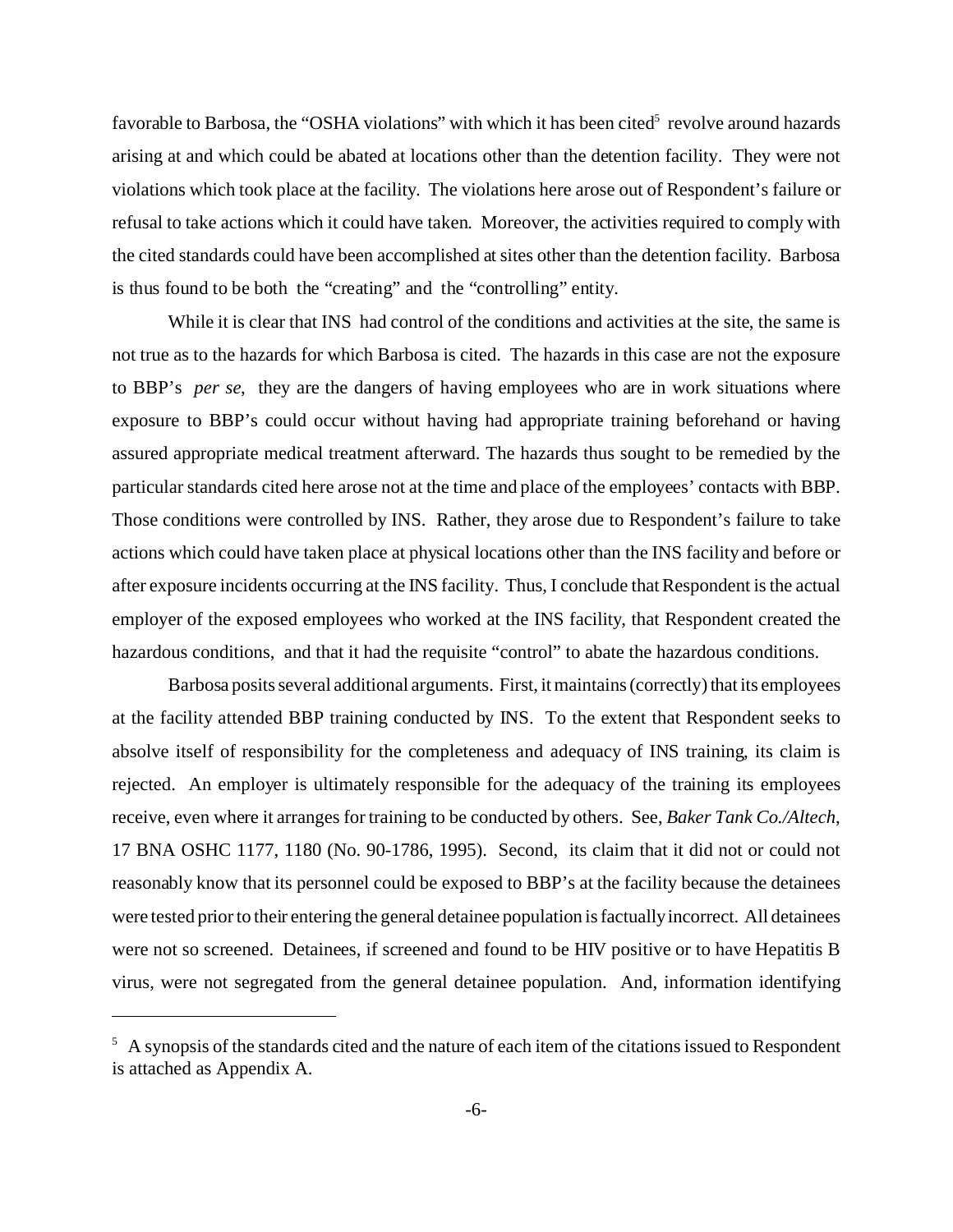detainees who were "known positives" was not available to Barbosa personnel. (Tr. 69, 129,185, 210). Also, Respondent's highest level management officials reasonably should have known of the potential BBP contact by its employees at the facility by virtue of their duties there. (Tr. 247, 255, 365-67, 416-17).

Respondent has also raised the claim that the Secretary should be estopped from pursuing the case against it because the Secretary did not pursue the same or a similar case against INS. Respondent maintains that the decision to proceed against it amounts to forbidden "selective prosecution."

Specifically, Barbosa argues that:

by choosing to close the case against the INS without citing the INS for any violations, contrary to the investigator's recommendations, the Secretary is now estopped from citing Barbosa for identical conduct.

#### (Corrected Resp. Reply Brief, p. 24).

There is no real dispute that the facts as stated by Respondent are correct. That is, that investigations by OSHA of both INS and Respondent were conducted, that the OSHA Compliance Officer initially recommended that the same or similar citations be issued against both INS and Respondent and that INS was never cited while Respondent has been. (Tr. 570).

The Commission has recognized a defense of "discriminatoryenforcement" in *DeKalb Forge Co*., 13 BNA OSHC 1146, 1152-53 (No. 83-299) ("*DeKalb")*. The Commission stated that:

> a claim of selective prosecution is judged byordinary equal protection standards (footnote omitted), under which it must be shown that the alleged selective enforcement had a discriminatory effect and was motivated by a discriminatory purpose. (Citations omitted).

## *Id*. at 1153.

Respondent's defense is rejected because a defense of selective prosecution cannot succeed where, as here, the cited employer seeks to compare itself with a similarly situated federal government entity. A federal government agency cannot, under section 3(5) of the Act, 29 U. S.C. § 652, be an "employer." Thus, the Secretary is not authorized by the Act to issue citations to or penalize federal agencies. See also, Executive Order 12196, 45 F.R. 12769. In addition, there is no evidence that the INS failed to comply with the cited standards in regard to its own employees.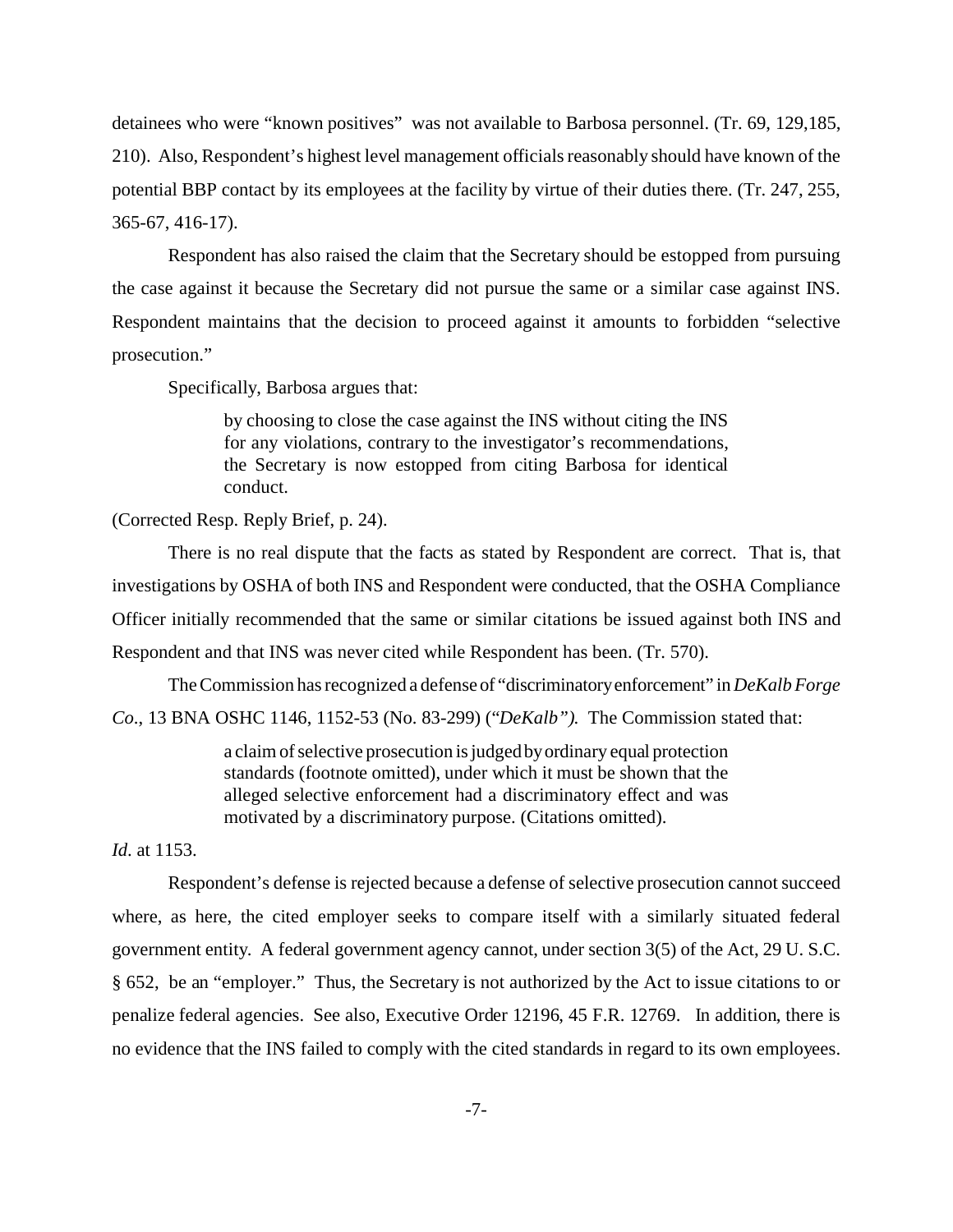Such a "citation," if issued to INS, would have had to rest upon the argument that INS was the employer of Barbosa personnel at the site. On this record, and for the reasons set forth above and under the principles enunciated in *Rockwell,* supra, Barbosa personnel at the INS detention facility were employees of this Respondent, not the INS. Finally, in light of the Secretary's "broad prosecutorial discretion" in issuing citations, Barbosa has not fulfilled its burden of proving the existence of an improper motive or lack of a rational basis for OSHA's determination not to issue a citation to INS. *DeKalb*, 13 BNA OSHC at 1153. Accordingly, Respondent's defense is rejected.

Based on Respondent's concession that the violative conditions existed, and the above findings and conclusions, Items 1 and 2 of Citation 1 and Items 1 and 2 of Citation 2 are AFFIRMED.

#### *Classification of Violations*

Under section 17(k) of the Act, 29 U.S.C. § 666(j), a violation is serious where there is a substantial probability that death or serious physical harm could result from the violative condition. Each of the violative conditions, that is lack of an exposure control program, lack of appropriate training, lack of assured availability of vaccination and lack of assured medical follow-up, and the refusal to provide follow-up care at no cost to employees, all increased the likelihood that a Barbosa employee whose duties resulted in his possible exposure to BBP's, could contract Hepatitis B or HIV. In light of the nature of the health consequences involved, all of the violations are serious. Accordingly, Citation 1, Items 1 and 2 and Citation 2, Items 1 and 2 are all found to be serious violations.

#### *Willfulness*

Item 1 of Citation 2 alleges that Respondent's failure to make the hepatitis B vaccination to employees having occupational exposure to blood and other potentially infections material was willful. Item 2 of Citation 2 alleges that Respondent's failure to make follow-up medical care available at no cost to exposed employees was also willful.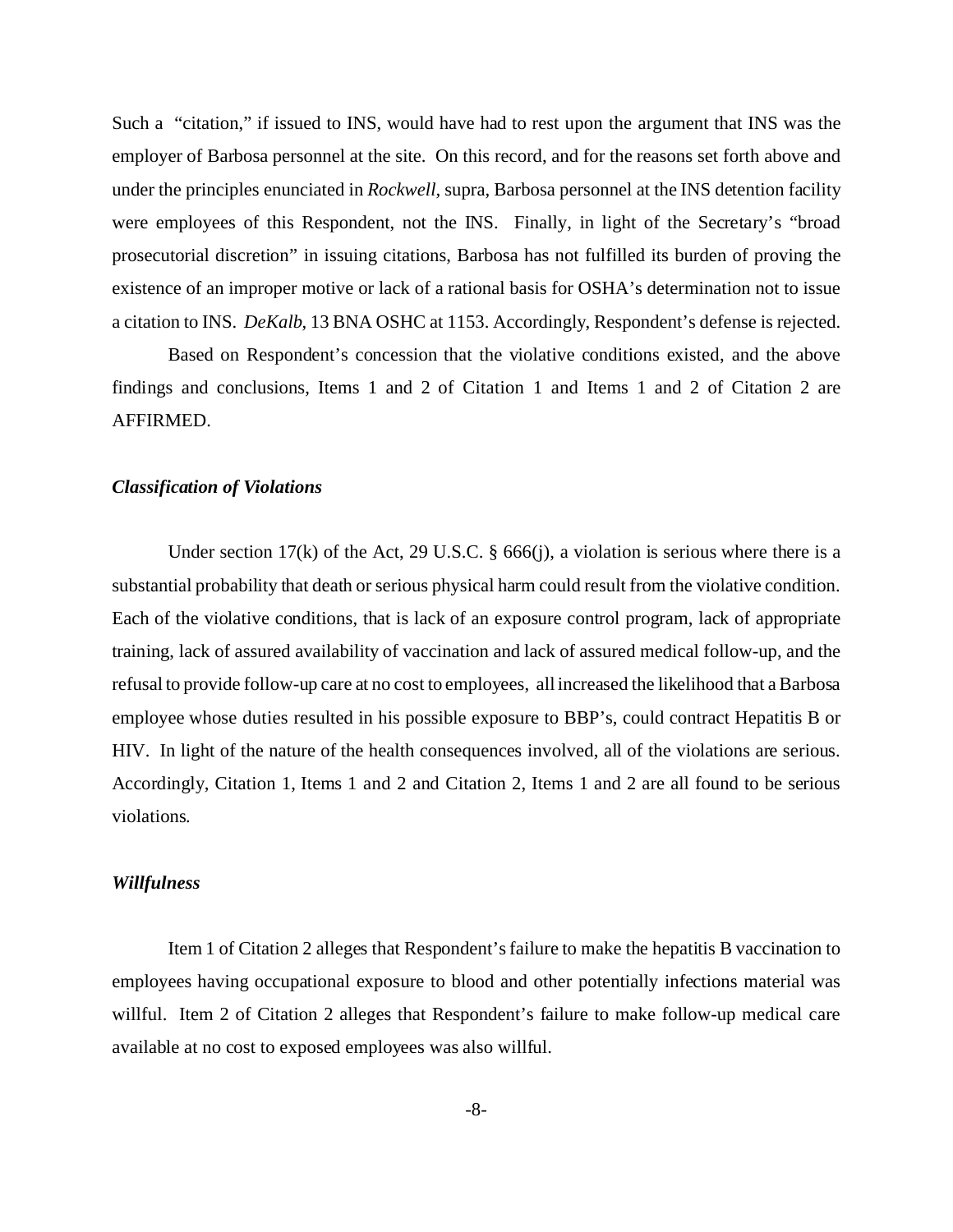A willful violation is one committed voluntarily with either an intentional disregard for the requirements of the Act or with plain indifference to employee safety. *A.C. Dellovade,Inc.*, 13 BNA OSHC 1017, 1019 (No. 83-1189, 1987); *Asbestos Textile Co.*, 12 BNA OSHC 1062, 1063 (No. 79 3831, 1984). A willful violation is differentiated from a non-willful violation by a heightened awareness that can be considered as conscious disregard of or plain indifference to the standard, See, i.e., *General Motors Corp., Electro-Motive Div*., 14 BNA OSHC 2064, 2068 (No. 82-630, 1991) (consolidated); *Williams Enter. Inc.*, 13 BNA OSHC at 1249, 1256-57 (No. 85-355, 1987). This test describes misconduct that is more than negligent but less than malicious or committed with specific intent to violate the Act or a standard. *Georgia Electric Co.*, 595 F.2d 309, 318-19 (5th Cir. 1979); *Ensign-Bickford Co. v. OSHRC*, 717 F.2d 1419, 1422-23 (D.C. Cir. 1983). The Commission has identified the employer's state of mind as the "focal point" for finding a violation willful. The Commission has also stated that there are two ways in which the Secretary can establish willfulness. First, the employer "knows of the legal duty to act," and, knowing an employee is exposed to a hazard, nonetheless "fails to correct or eliminate the hazardous exposure." Second, the employer's state of mind was "such that, if informed of the duty to act, it would not have cared." *Branham Sign Co.,* 18 BNA OSHC 2132, 2134 (No. 98-0752, 2000)

The Secretary maintains that the evidence is such that it demonstrates Respondent's knowledge of its duty to act. She places great emphasis on the evidence showing that Respondent's management, both at the site and at its offices, knew or should have known that Barbosa's employees at the facility had occupational exposures to blood and other bodily fluids. Barbosa's denial in this regard is rejected. Its officials and its employees made it abundantly clear that guards at the facility, as would be expected, had to intervene during fights amongst detainees, and had to search detainee premises and persons where contact with razors and other possible blood-bearing items or materials was possible. (Tr. 365-67, 399-400, 416-17, 244-45, 255). There is also uncontroverted evidence that Barbosa officials had seen written injury reports noting that its employees had been bitten or cut on the job. (Tr. 247, 255, Ex. R-14, Ex. C-3, Ex. C-5) Respondent's officials were also familiar with the requirement to provide Hepatitis B vaccinations to employees at risk of exposure and had taken as well as taught courses dealing with the requirements. (Tr. 244, 257, 321, 329, 361, 393-96) In addition, copies of the standard were given to Barbosa supervisory personnel at the site and faxed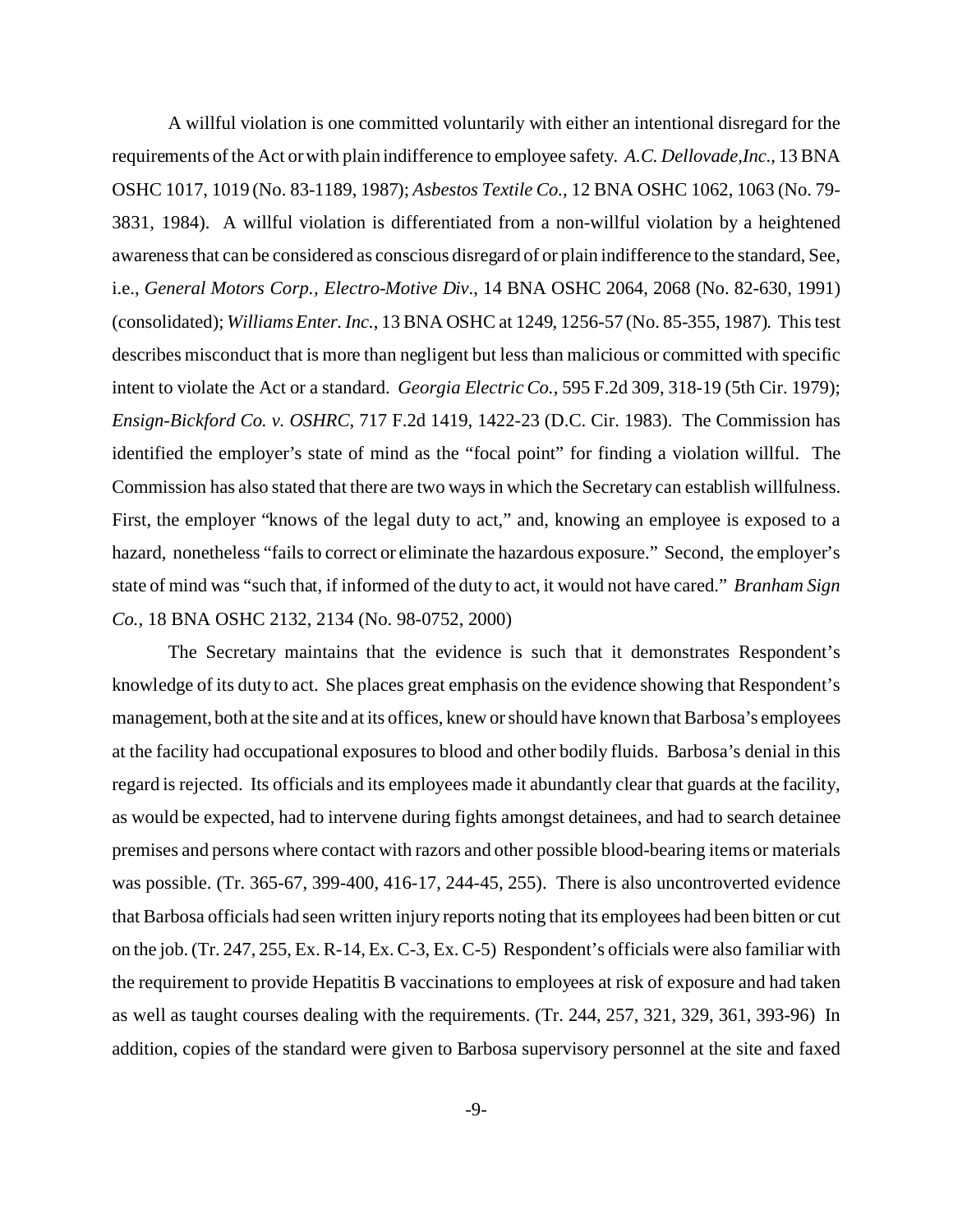to management officials at Barbosa offices by its employees (Tr. 44, 165-66, 244, 246, Ex. R-14) several of whom specifically asked to have the vaccinations made available to them. (Tr. 43-45, 79 80, 108-09, 165-66, 189-90, 245) Respondent's president personally declined to make the vaccinations available. (Tr. 43, 350). Barbosa's claim that it relied on its contract with INS for the belief that it was not obligated to make the vaccine available is rejected. Barbosa's asserted reliance on a contract provision is unreasonable given the evidence on this record. Here, Respondent knew of its duty to act, and made a deliberate and carefully calculated decision not to act. (Tr. 245.) Under the tests enunciated by the Commission, I find that the violation contained in Citation 2, was willful.

Similarly, Respondent's failure to make certain that post-exposure medical follow-up would be made available at no cost to the affected employee, as alleged in Citation 2, Item 2, and as required by 29 C.F.R. § 1910.1030(f)(1)(ii)(A), was willful. Barbosa knew of the requirement for the reasons stated above, and made the economically-based decision not to supplement whatever the employees' medical insurance covered. Barbosa did so in the full knowledge that employee medical insurance coverage was insufficient to render post-exposure care cost free to the employees.

Finally, Respondent's management personnel narrowly concentrated on the terms and definitions of their contract with INS and the added cost of providing employees with additional protection, vaccinations and medical follow-up. (Tr. 388-91, 420, 424-25, 505-06, 511-12, 525-26). Respondent's President asserted that he directed management officials to provide vaccinations and that Respondent "would argue with the INS over the money later." (Tr. 602-03) This assertion, however, is undocumented and vaccinations, in any case, were not provided, even after Barbosa received written instructions from INS to do so. (Ex. R-11, Tr. 351-52, 381-82). I find that Barbosa's maintaining such a narrow focus on the terms of its contract with INS, and its seeking to absolve itself of responsibility, especially in the face of employee requests, complaints and faxes, constitutes plain indifference.

## *Penalties*

The Commission has long held that in determining appropriate penalties for violations, "due consideration" must be given to the four criteria under section17(j) of the Act, 29 U.S.C. § 666(j).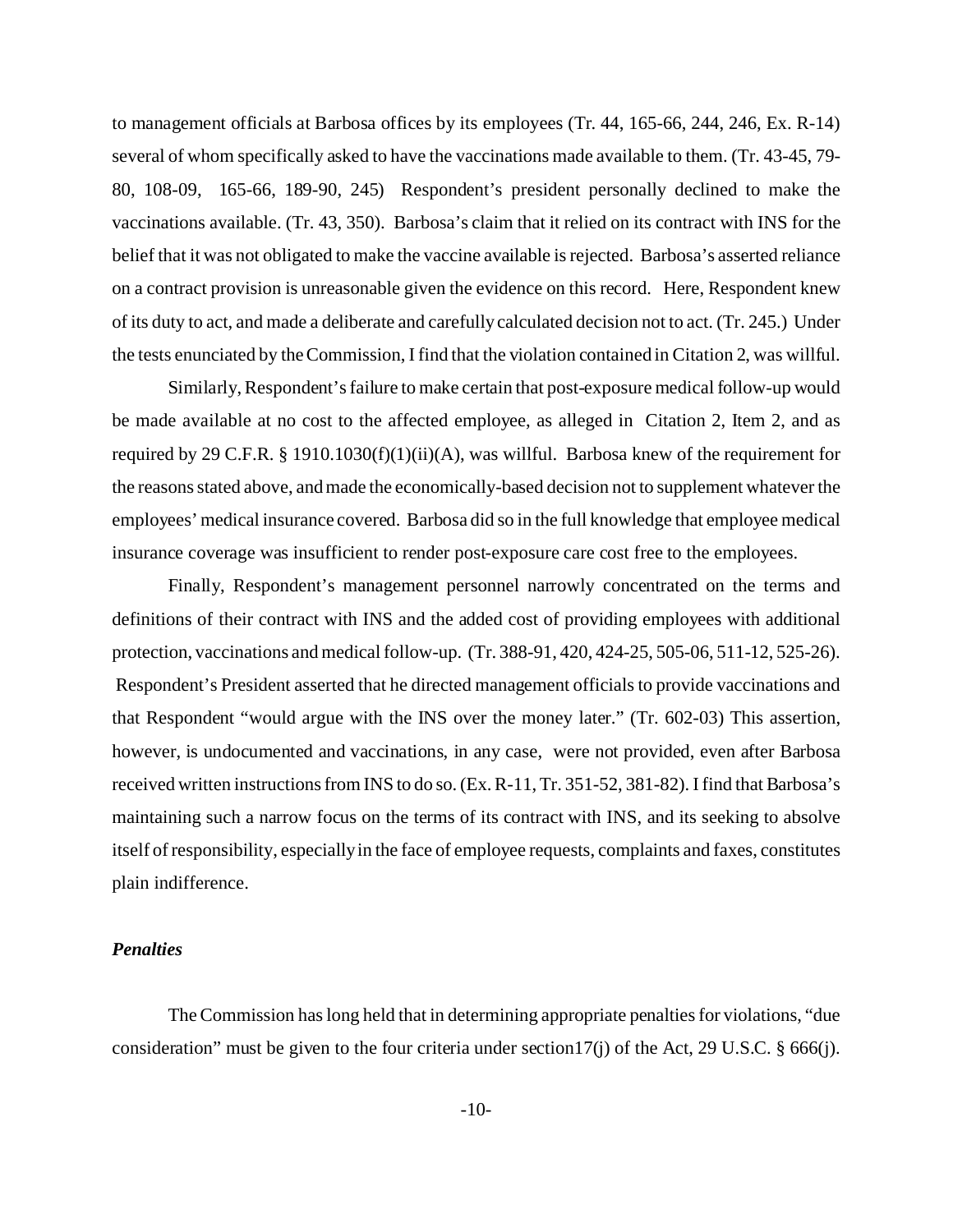Those factors include the size of the employer's business, the gravity of the violation, the employer's good faith its history of prior violations. While the Commission has noted that the gravity of the violation is generally "the primary element in the penalty assessment," it also recognizes that the factors "are not necessarily accorded equal weight." *Nacierma Operating Co.*, 1 BNA OSHC 1001 (No. 4, 1972).

The record in this case establishes that the Secretary took into account the necessary penalty factors. (Sec. Brief, pp. 29-31.). The gravity of the violations here is of the highest order. Moreover, Respondent's failure to act in the face of full knowledge that its employees at the facility were incompletely trained, were exposed to BBP's, and were and not receiving appropriate treatment in the presence of such exposure, warrants a finding of a total absence of good faith in regard to the health of its employees. Accordingly, I find that the penalties proposed for Citation 1, Items 1 and 2, and Citation 2, Items 1 and 2, are appropriate.

The willful violation identified in Item 2 of Citation 2, failing to provide appropriate followup medical attention at no cost to employees, requires more discussion. While the monetary injury to a few employees might raise the specter of an other-than-serious violation with a minimal penalty, I find otherwise. The Commission's conclusion in a 1983 decision that an employer's failure to provide medical examinations "without cost" to employees exposed to inorganic arsenic was serious within the meaning of the Act was affirmed by the United States Court of Appeals for the Ninth Circuit. *Phelps Dodge Corp. v. OSHRC*, 725 F. 2d 1237 (9th Cir. 1984) ("*Phelps-Dodge")*  Similarly, the harm the cited regulation seeks to prevent is the unknown and unchecked progression of diseases caused by contaminated blood or body fluids, including HIV, AIDS and Hepatitis B. There is little room for doubt that the effect of these conditions is within the ambit of serious injury or death.

In regard to Citation 2, Item 2, section 10(c) of the Act, 29 U.S.C. § 659(c), provides that the Commission may issue an order "affirming, modifying or vacating the Secretary's citation or proposed penalty, or directing other appropriate relief...." The Commission has not spoken directly to the parameters of its authority to direct "other appropriate relief." *Cf., Amax Lead Co.*, 13 BNA OSHC 2169, 2173-74 (No. 80-1793, 1989) (Commission equally divided on whether it has the authority to grant back pay relief to employees who were removed from usual jobs due to elevated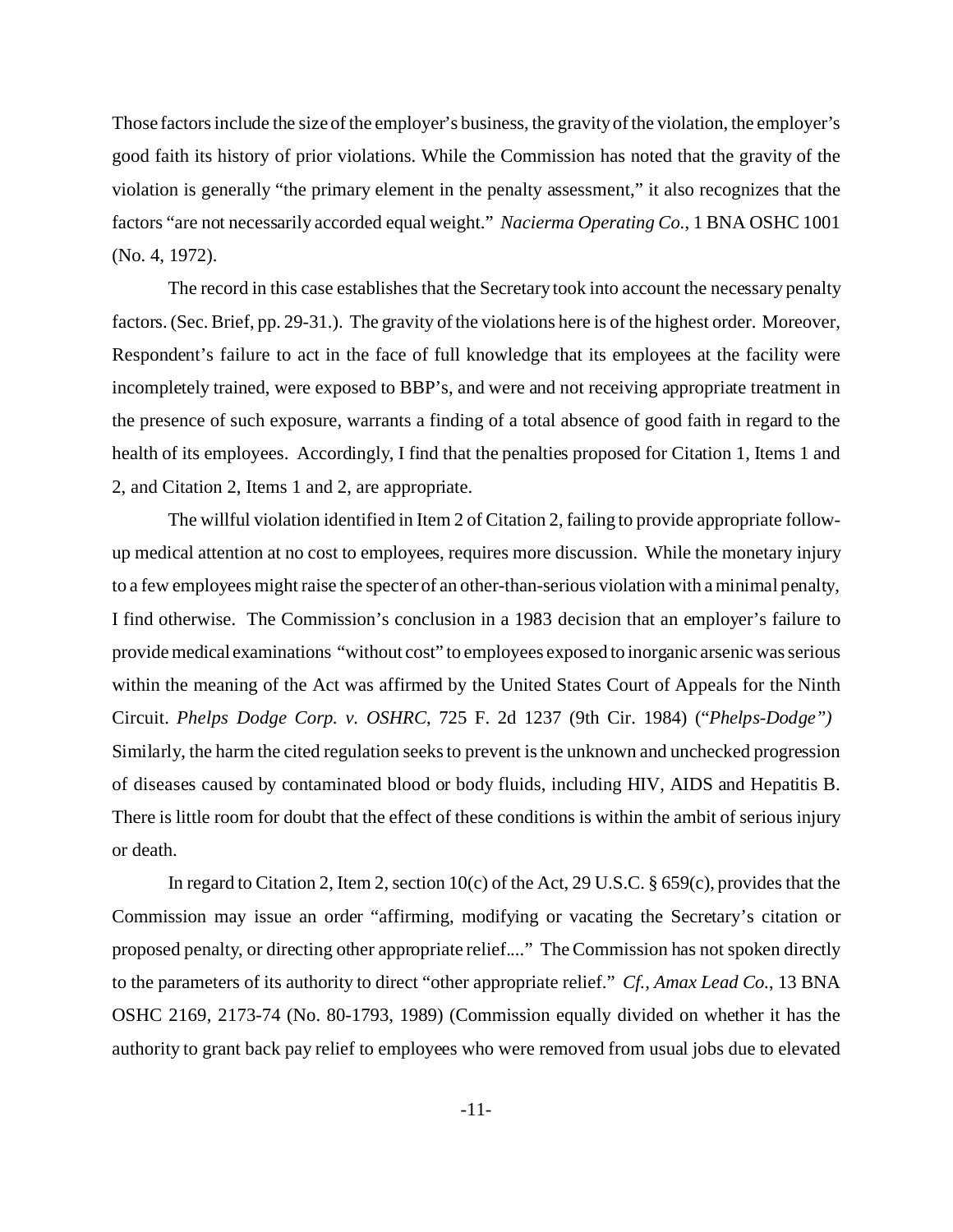blood lead levels). In this case, there is unrebutted evidence that a number of Respondent's employees sought and received at least some medical treatment following exposure to blood or other bodily fluids which might have contained BBP's and that their expenses, including lost wages and/or sick leave time and days, was not fully reimbursed or paid for by Barbosa. It is therefore appropriate that the Secretary submit an accounting of such unreimbursed expenses and that Respondent be directed to compensate the affected employees in the amounts to which they are entitled under this standard. Accordingly, for good cause and in order to effect justice in this case, the matter of appropriate reimbursement will be severed pursuant to Rule 10, 29 C.F.R.  $\S$  2200.10<sup>6</sup>, and assigned a separate Commission docket number (No. 03-2042). An Order will issue forthwith for further proceedings to determine what amounts, are due to Respondent's employees as a result of it's failure to comply with the subject standard.

### *FINDINGS OF FACT*

All findings of fact necessary for a determination of all relevant issues have been made above. Fed. R. Civ. P. 52(a). All suggested or proposed findings of fact and conclusions of law inconsistent with this decision are hereby denied.

# *CONCLUSIONS OF LAW*

1. Respondent was, at all times pertinent hereto, an employer within the meaning of section 3(5) of the Occupational Safety and Health Act of 1970, 29 U. S. C. § § 651 - 678 (1970).

<sup>6</sup> Rule 10 provides:

<sup>§2200.10</sup> Severance.

Upon its own motion, or upon motion of any party or intervenor, where a showing of good cause has been made by the party or intervenor, the Commission or the Judge may order any proceeding severed with respect to some or all claims or parties.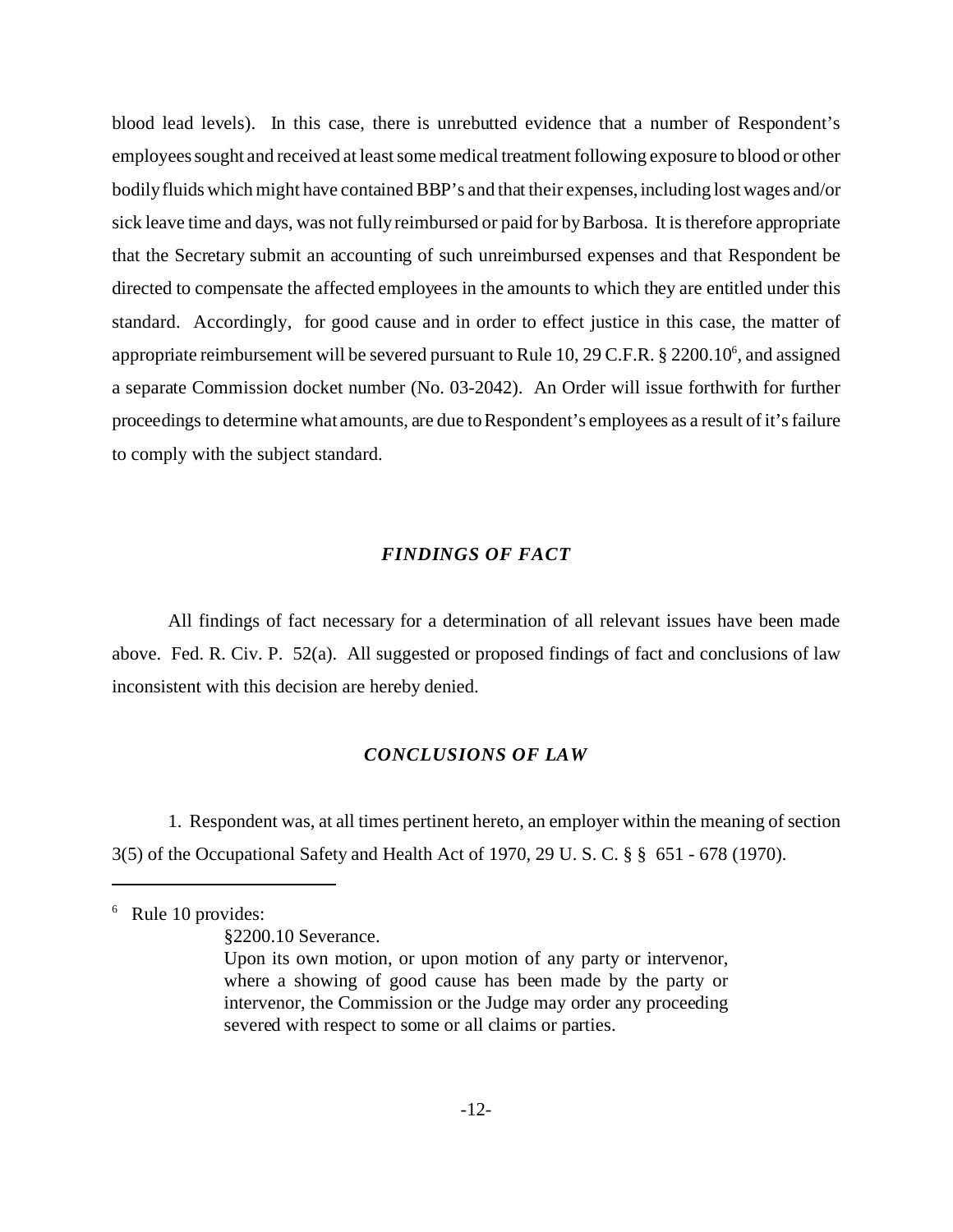2. The Occupational Safety and Health Review Commission has jurisdiction over the parties and the subject matter.

3. Respondent was in violation of section  $5(a)(2)$  of the Act in that it failed to comply with the standard at 29 C.F.R. § 1910.1030(c)(1), as alleged in Citation 1, Item 1. The violation was serious. A civil penalty of \$ 4,500.00 is appropriate.

4. Respondent was in violation of section 5(a)(2) of the 2Act in that it failed to comply with the standard at 29 C.F.R. § 1910.1010(g)(2)(vii)(K), as alleged in Citation 1, Item 2. The violation was serious. A civil penalty of \$2,250.00 is appropriate.

5. Respondent was in violation of section  $5(a)(2)$  of the Act in that it failed to comply with the standard at 29 C.F.R. § 1910.1030(f)(2)(i), as alleged in Citation 2, Item 1. The violation was serious and willful. A civil penalty of \$63,000.00 is appropriate.

6. Respondent was in violation of section  $5(a)(2)$  of the Act in that it failed to comply with the standard at 29 C.F.R. § 1910.1030(f)(3), as alleged in Citation 2, Item 1. The violation was serious and willful. A civil penalty of \$63,000.00 is appropriate.

7. Pursuant to section  $10(c)$  of the Act, reimbursement to employees of Respondent for medical and reasonably related expenses not paid for by Respondent which were incurred in obtaining and receiving appropriate evaluation, treatment, medication and follow-up after exposure to bloodborne pathogens at the Federal Detention Facility in Buffalo, New York, is appropriate.

## *ORDER*

- 1. Citation 1, Item1 is AFFIRMED. A civil penalty of \$ 4,500 is assessed.
- 2. Citation 1, Item 2 is AFFIRMED. A civil penalties of \$ 2,250 is assessed.
- 3. Citation 2, Item 1 is AFFIRMED. A civil penalty of \$63,000.00 is assessed.
- 4. Citation 2, Item 2 is AFFIRMED. A civil penalty of \$ 63,000.00 is assessed.

5. The matter of an accounting and reimbursement of medical expenses is severed and assigned OSHRC Docket Number 03-2042.

> /s/ Michael H. Schoenfeld Judge, OSHRC

Dated: November 24, 2003 Washington, D.C.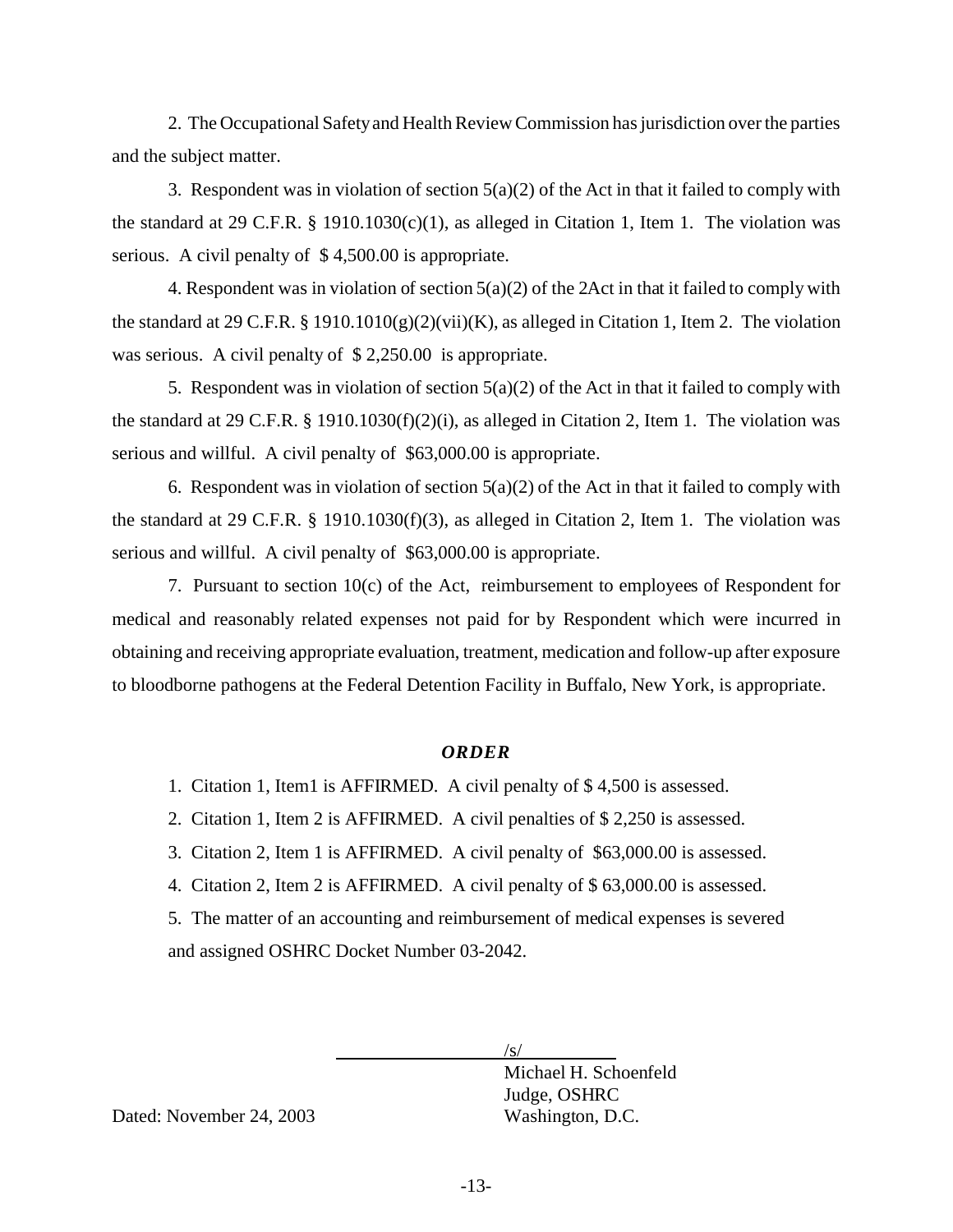# UNITED STATES OF AMERICA OCCUPATIONAL SAFETY AND HEALTH REVIEW COMMISSION

# SECRETARY OF LABOR,

Complainant,

THE BARBOSA GROUP, d/b/a EXECUTIVE SECURITY,

Respondent.

v DOCKET No. 02-0865

# *DECISION AND ORDER APPENDIX A*

# *CITED STDS AND CITATION ITEM DESCRIPTIONS*

Citation 1 (Serious), Item 1 Cited Standard: 29 C.F.R. § 1910.1030(c)(1)

> Exposure Control Plan.  $1910.1030(c)(1)(i)$ Each employer having an employee(s) with occupational exposure as defined by paragraph (b) of this section shall establish a written Exposure Control Plan designed to eliminate or minimize employee exposure.

Description in Citation:

The employer having employee(s) with occupational exposure did not establish a written Exposure Control Plan designed to eliminate of minimize employee exposure:

a) INS Buffalo Federal Detention Facility - On or about 11/04/2001, the employer having employees with occupational exposure did not establish a written Exposure Control Plan designed to eliminate or minimize employee exposure.

Citation 1 (Serious), Item 2 - Serious Cited Standard: 29 C.F.R. § 1910.1010(g)(2)(vii)(K)

> The training program shall contain at a minimum the following elements  $1910.1030(g)(2)(vii)(K)$

An explanation of the procedure to follow if an exposure incident occurs, including the method of reporting the incident and the medical follow-up that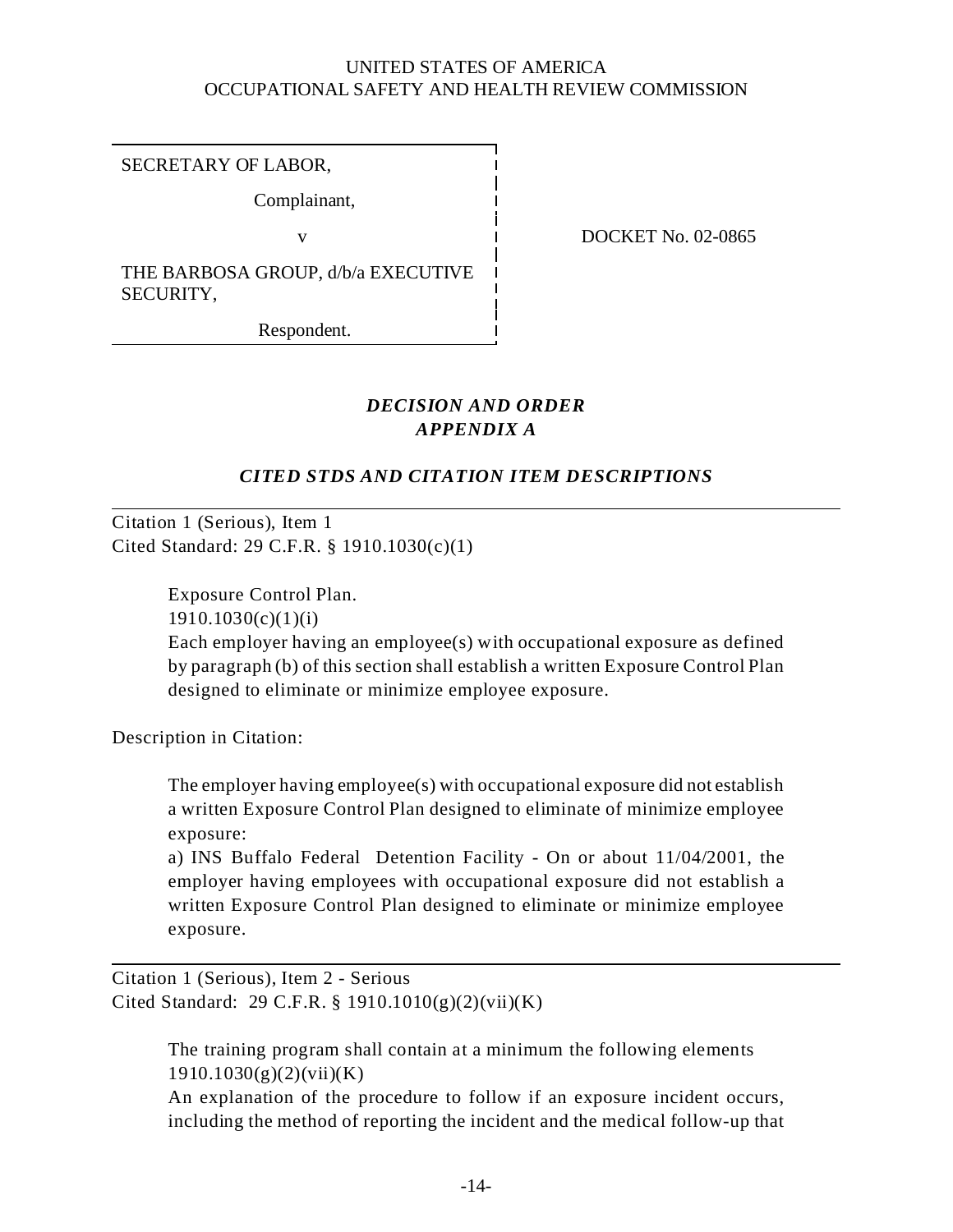will be made available

Description in Citation:

The bloodborne pathogens training program did not contain an explanation of the procedure to follow if an exposure incident occurred, including the method of reporting the incident or the medical follow-up that would be made available:

a) INS Buffalo Federal Detention Facility - On or about 11/04/2001, the employer did not provide employees having occupational exposure to blood or other potentially infectious material with training that included an explanation of the procedure to follow if an exposure incident occurred, including the medical follow-up that would be made available.

Citation 2 (Willful), Item 1 - Willful

Cited Standard: 29 C.F.R. § 1910.1030(f)(2)(I)

1910.1030(f)(2) Hepatitis B Vaccination.

1910.1030(f)(2)(i)

Hepatitis B vaccination shall be made available after the employee has received the training required in paragraph  $(g)(2)(vi)(I)$  and within 10 working days of initial assignment to all employees who have occupational exposure unless the employee has previously received the complete hepatitis B vaccination series, antibody testing has revealed that the employee is immune, or the vaccine is contraindicated for medical reasons.

Description in Citation:

Hepatitis B vaccination was not made available after the employee had received the training required in 29 C.F.R. § 1910.1030(g)(2)(vii)(I) or within 10 working days of initial assignment to employees who had occupational exposure to blood or other potentially infectious materials:

a) INS Buffalo Federal Detention Facility - On or about 11/04/2001, the employer did not make the hepatitis B vaccination available to employees having occupational exposure to blood and other potentially infectious material.

Citation 2 (Willful), Item 2

Cited Standard: 29 C.F.R. § 1910.1030(f)(3)

1910.1030(f)(3)

Post-exposure Evaluation and Follow-up. Following a report of an exposure incident, the employer shall make immediately available to the exposed employee a confidential medical evaluation and follow-up, including at least